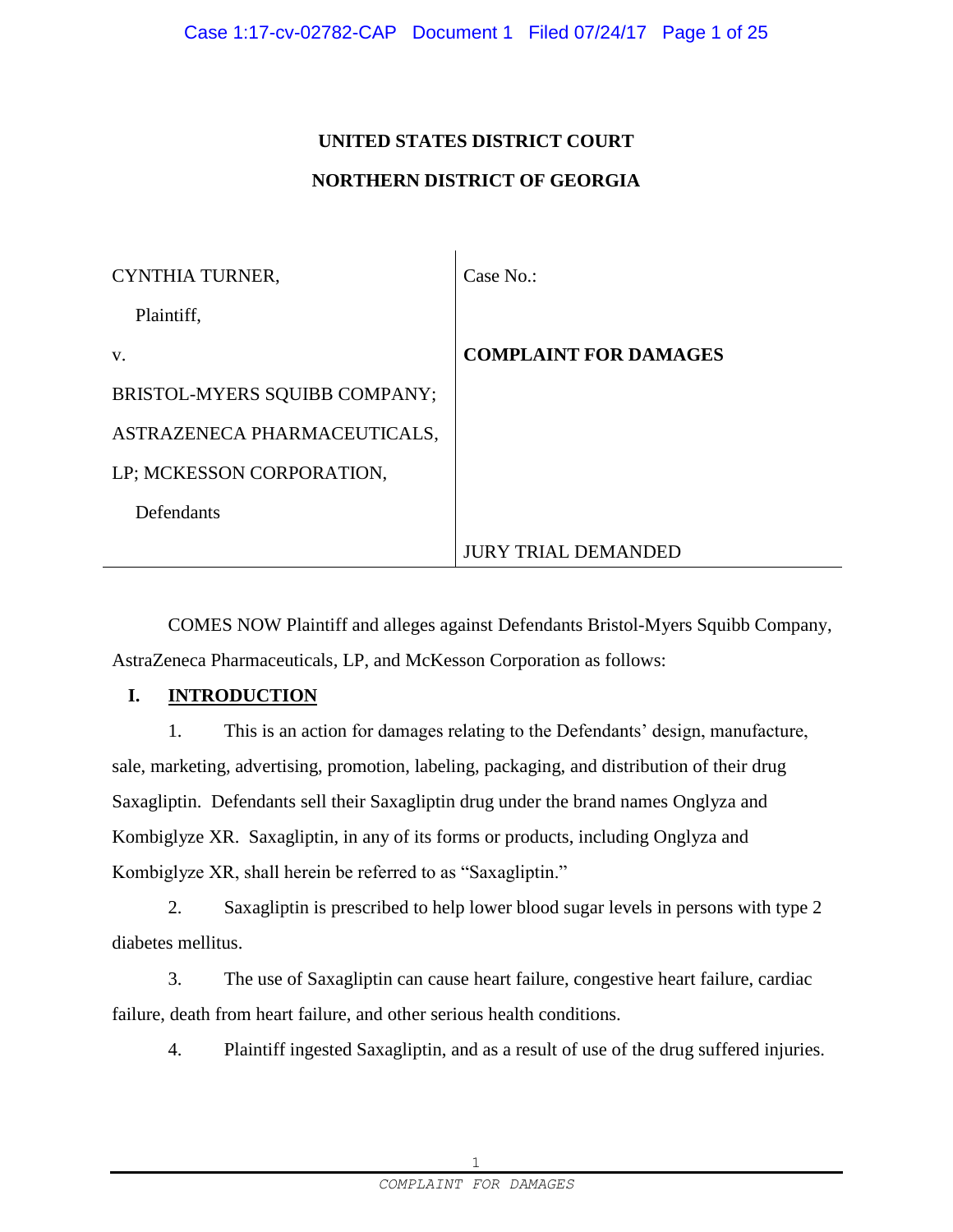# **II. GENERAL ALLEGATIONS**

5. Plaintiff, Cynthia Turner ("Plaintiff"), by and through Plaintiff's attorneys, Sanders Phillips Grossman, LLC, brings this action for personal injuries suffered as a result of being prescribed and ingesting the defective and unreasonably dangerous prescription drug(s) Onglyza and/or Kombiglyze XR.

6. Onglyza and Kombiglyze XR are prescribed to help lower blood sugar levels in persons with type 2 diabetes mellitus, and at all times relevant hereto, were manufactured, designed, tested, packaged, labeled, marketed, advertised, promoted, distributed, and sold by Defendants Bristol-Meyers Squibb Company, AstraZeneca Pharmaceuticals, LP, and McKesson Corporation (collectively "Defendants"). On information and belief, Plaintiff ingested Saxagliptin resulting in injuries.

## **III. PARTIES**

7. At all times relevant to this action, Plaintiff, was an individual, citizen and resident of the state of Georgia.

8. Plaintiff ingested Saxagliptin from approximately 2013 to 2014, resulting in injuries.

9. Defendant Bristol-Myers Squibb Company ("BMS") is a Delaware corporation with its principal place of business at 345 Park Ave., New York, NY 10154. At all relevant times, BMS has conducted business and derived substantial revenue from its manufacturing, advertising, distributing, selling and marketing of Saxagliptin within the state of Georgia.

10. Defendant AstraZeneca Pharmaceuticals, LP ("AZ") is a Delaware limited partnership with its principal place of business at 1800 Concord Pike, Wilmington, DE 19850. At all relevant times, AZ has conducted business and derived substantial revenue from its manufacturing, advertising, distributing, selling and marketing of Saxagliptin within the state of Georgia.

11. Defendant McKesson Corporation ("McKesson") is a Delaware corporation with its principal place of business at One Post Street, San Francisco, CA 94104. At all relevant times, McKesson has conducted business and derived substantial revenue from its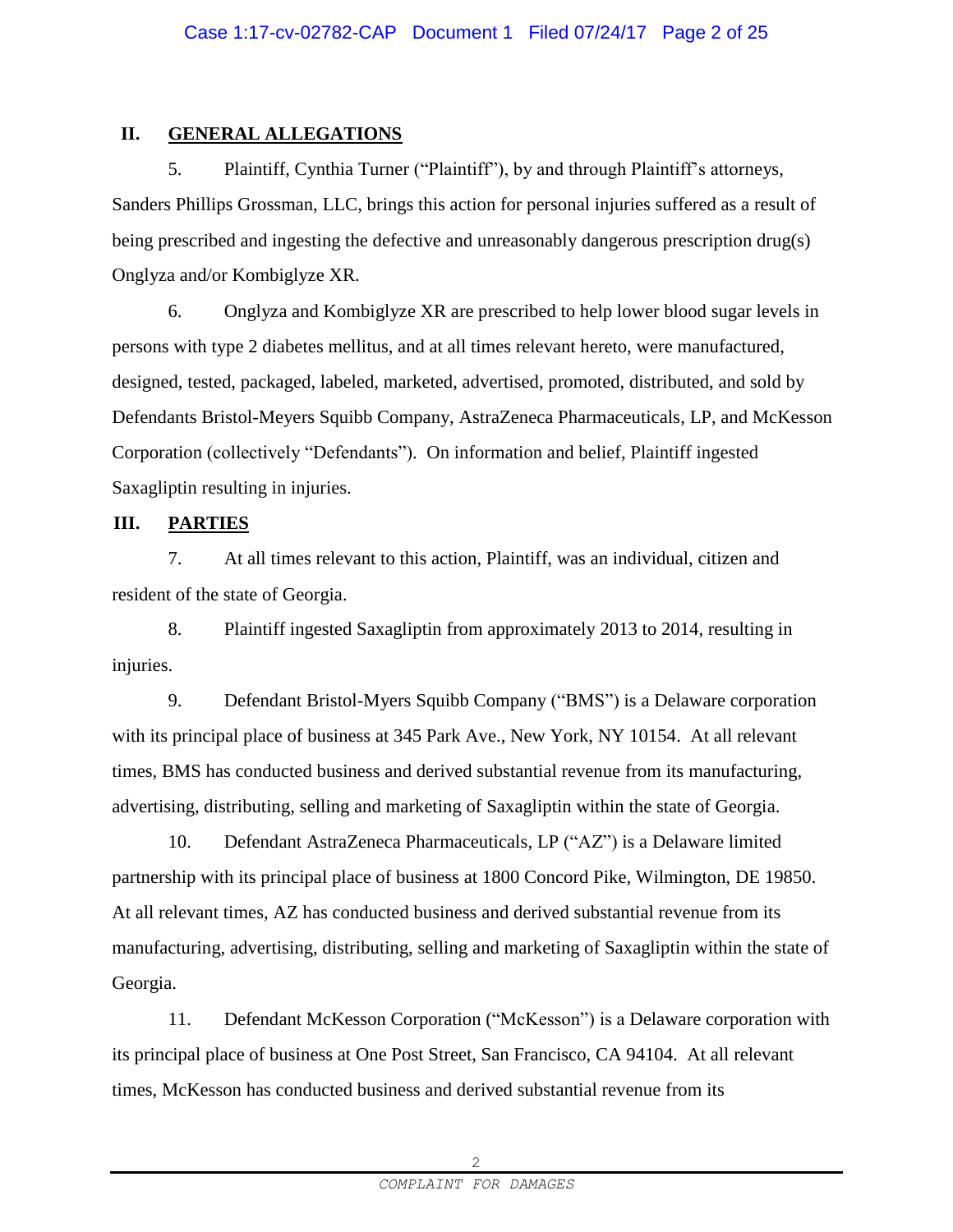#### Case 1:17-cv-02782-CAP Document 1 Filed 07/24/17 Page 3 of 25

manufacturing, advertising, distributing, selling and marketing of Saxagliptin within the state of Georgia.

12. Hereinafter the aforementioned Defendants may collectively be referred to as "Defendants."

13. At all relevant times, each Defendant acted in all aspects as the agent and alter ego of each other.

14. At all relevant times, Defendants acted in concert with one another to fraudulently convey false and misleading information concerning the safety and efficacy of Saxagliptin and to conceal the risks of serious adverse events, including heart failure, congestive heart failure, cardiac failure, death from heart failure and other adverse effects associated with Saxagliptin from the public, Plaintiff, physicians, and other healthcare providers. These concerted efforts resulted in significant harm to those treated with Saxagliptin, including Plaintiff. But for the actions of Defendants, individually, jointly, and in concert with one another, Plaintiff would not have ingested Saxagliptin.

15. At all times alleged herein, Defendants were engaged in the business of, or were successors-in-interest to entities engaged in the business of, researching, designing, formulating, compounding, testing, manufacturing, producing, processing, assembling, inspecting, distributing, marketing, labeling, promoting, packaging, and/or advertising for sale or selling Saxagliptin.

16. At all times alleged herein, Defendants were authorized to conduct or engage in business within the state of Georgia and supplied Saxagliptin within the state of Georgia. Defendants received financial benefit and profits as a result of designing, manufacturing, marketing, advertising, selling and distributing Saxagliptin within the state of Georgia.

17. The combined acts and/or omissions of each Defendant resulted in indivisible injuries to Plaintiff. Each of the above-named Defendants is a joint tortfeasor and/or coconspirator and is jointly and severally liable to Plaintiff for the negligent acts and omissions alleged herein. Each of the above-named Defendants directed, authorized or ratified the conduct of each and every other Defendant.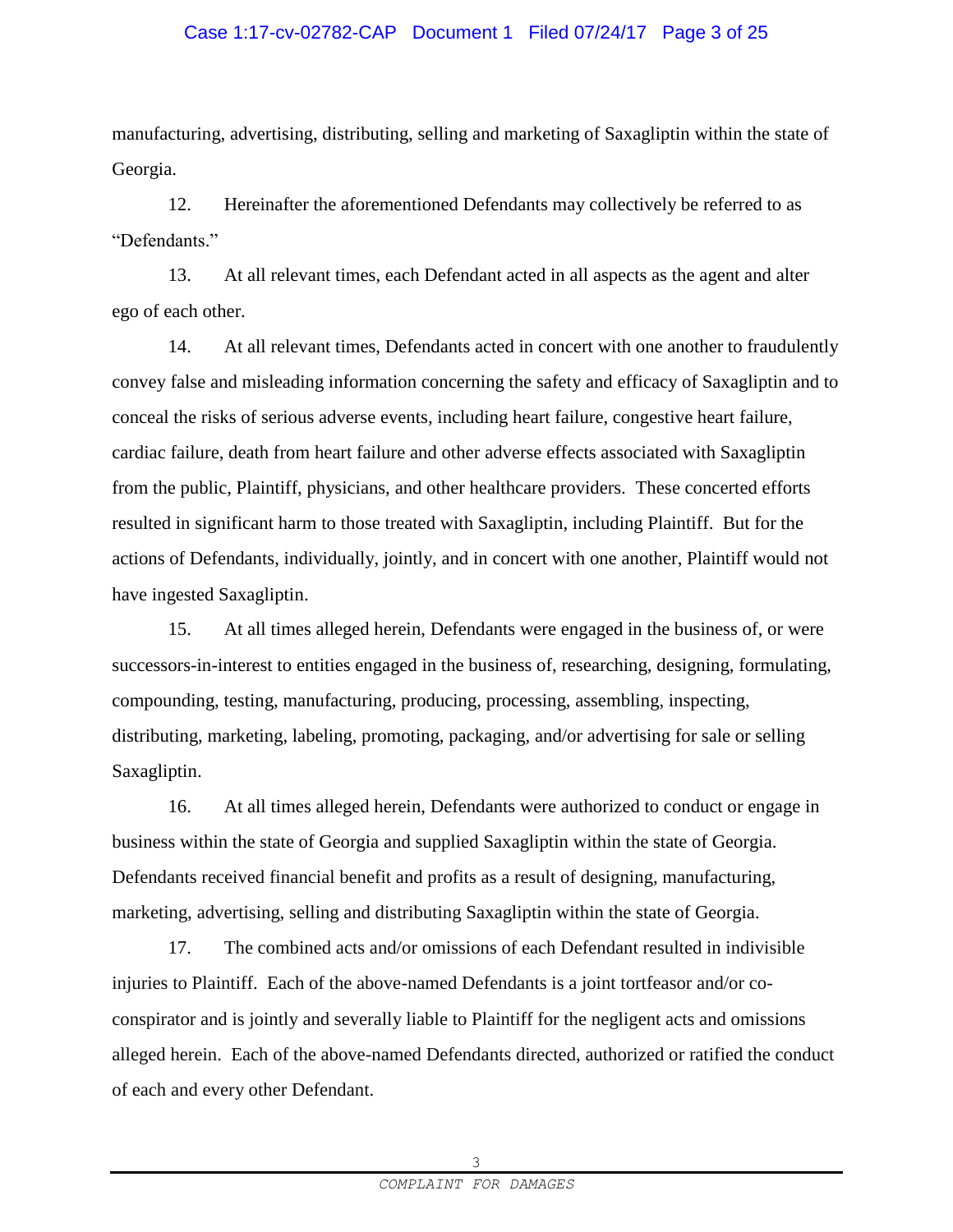18. The amount in controversy exceeds the jurisdictional limits of this court.

## **IV. JURISDICTION AND VENUE**

19. Jurisdiction is proper in this court pursuant to 28 U.S.C. § 1332 as complete diversity of citizenship exists between Plaintiff and Defendants and the matter in controversy exceeds the sum of \$75,000.00, exclusive of interest and costs.

20. This Court has jurisdiction over the non-resident Defendants because they have conducted business in the state of Georgia. Defendants have committed a tort in whole or in part in the state of Georgia and have regular and continuing contacts with Georgia.

21. In addition, venue of this case is proper in the state of Georgia pursuant to 28 U.S.C. § 1391 because a substantial part of the events giving rise to Plaintiff's claims occurred in the state of Georgia.

## **V. FACTUAL ALLEGATIONS**

22. Type 2 diabetes mellitus is a chronic disease, characterized by insulin resistance and deficient insulin secretion leading to high blood sugar levels and/or hyperglycemia. Type 2 diabetics have an increased risk of cardiovascular disease, which is the leading cause of morbidity and mortality in the patient population. Therefore, it is critical that drugs developed to allegedly help prevent type 2 diabetes do not increase the risk of cardiovascular adverse events in users. With full knowledge of the susceptibility of type 2 diabetics to cardiovascular related adverse events, Defendants developed their drugs Onglyza and Kombiglyze XR to market and sell them to type 2 diabetics to allegedly lower adverse complications associated with type 2 diabetes.

23. Saxagliptin works by inhibiting the proteolytic activity of DPP4, thereby potentiating the action of Glucagon-like peptide-1 (GLP-1), an anti-hyperglycemic hormone, known as an incretin. This induces glucose-dependent stimulation of insulin secretion while suppressing glucagon secretion, which may help Saxagliptin users lower their HA1c.

24. DPP4 inhibitors, including Saxagliptin, inhibit natural enzymes from cleaving, or stopping, the endogenous GLP-1, which enables the stimulation of insulin to continue longer than what naturally occurs after meals in the postprandial state. Endogenous GLP-1's half-life is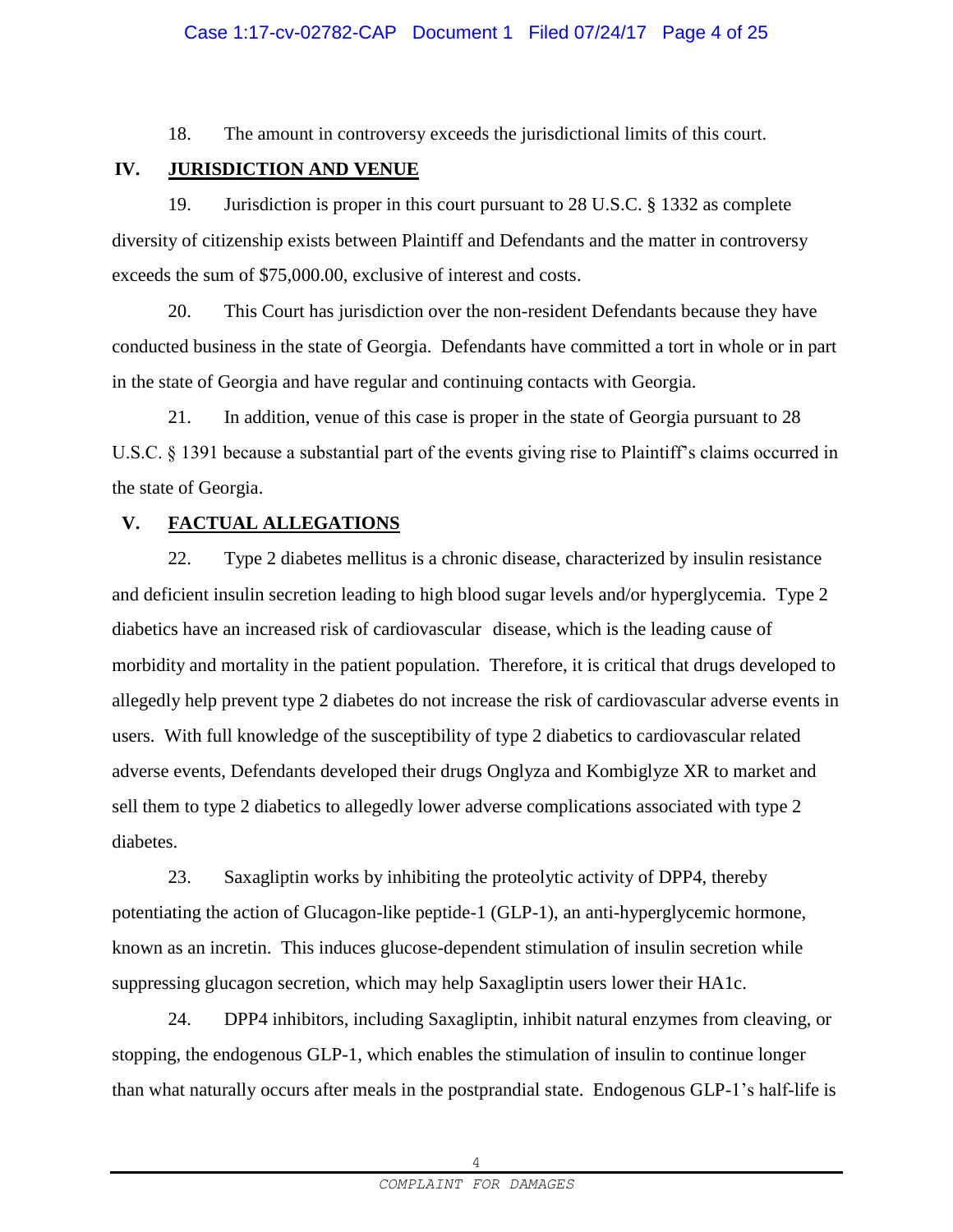# Case 1:17-cv-02782-CAP Document 1 Filed 07/24/17 Page 5 of 25

approximately two minutes without Saxagliptin exposure, but survives for at least three hours during Saxagliptin exposure. Therefore, Saxagliptin manipulates the natural biological incretin effect by enabling the process to continue for an exponentially greater period of time than what the human body has adapted as a sufficient and safe period of time. At no time during the development of its Saxagliptin drugs did Defendants perform adequate studies to determine if their drug, and its drastic alterations of the natural incretin hormone cycle, may cause increased risks of cardiovascular related adverse events. Such studies are essential when developing, and then marketing, diabetic drugs to individuals already at an increased cardiovascular risk.

25. In December 2008, with knowledge of the increased cardiovascular risk type 2 diabetics suffer from, the FDA issued important guidance regarding this topic to companies developing anti-diabetic drugs, including Defendants. The FDA's memorandum, entitled Final Guidance for Industry, *Diabetes Mellitus: Evaluating Cardiovascular Risk in New Antidiabetic Therapies to Treat Type 2 Diabetes,* stated applicants of new anti-diabetic medications for the treatment of type 2 diabetes should demonstrate their products are not associated with an unacceptable increase in cardiovascular risk.<sup>1</sup> Despite this guidance being issued during the development of Defendants' drugs, Defendants failed to perform adequate clinical trials to determine if their drugs created such an increased risk. Instead of adequately assessing the potential, and now established, significant risk of heart failure, congestive heart failure, cardiac failure, and death related to those events, prior to marketing and selling Saxagliptin nationwide to millions of type 2 diabetics, Defendants ignored patient safety and sold Saxagliptin before studying the risks. Defendants marketed and sold Saxagliptin for nearly five years before completing an adequately powered and designed study of the risks of heart failure, congestive heart failure, cardiac failure, and death related to those events.

26. On July 31, 2009, Defendants began marketing Onglyza. On November 5, 2010, Defendants began marketing Kombiglyze XR. Defendants marketed both drugs as treatments for type 2 diabetes and agents to help reduce adverse complications associated with the disease.

 $\frac{1}{1}$ *Id.*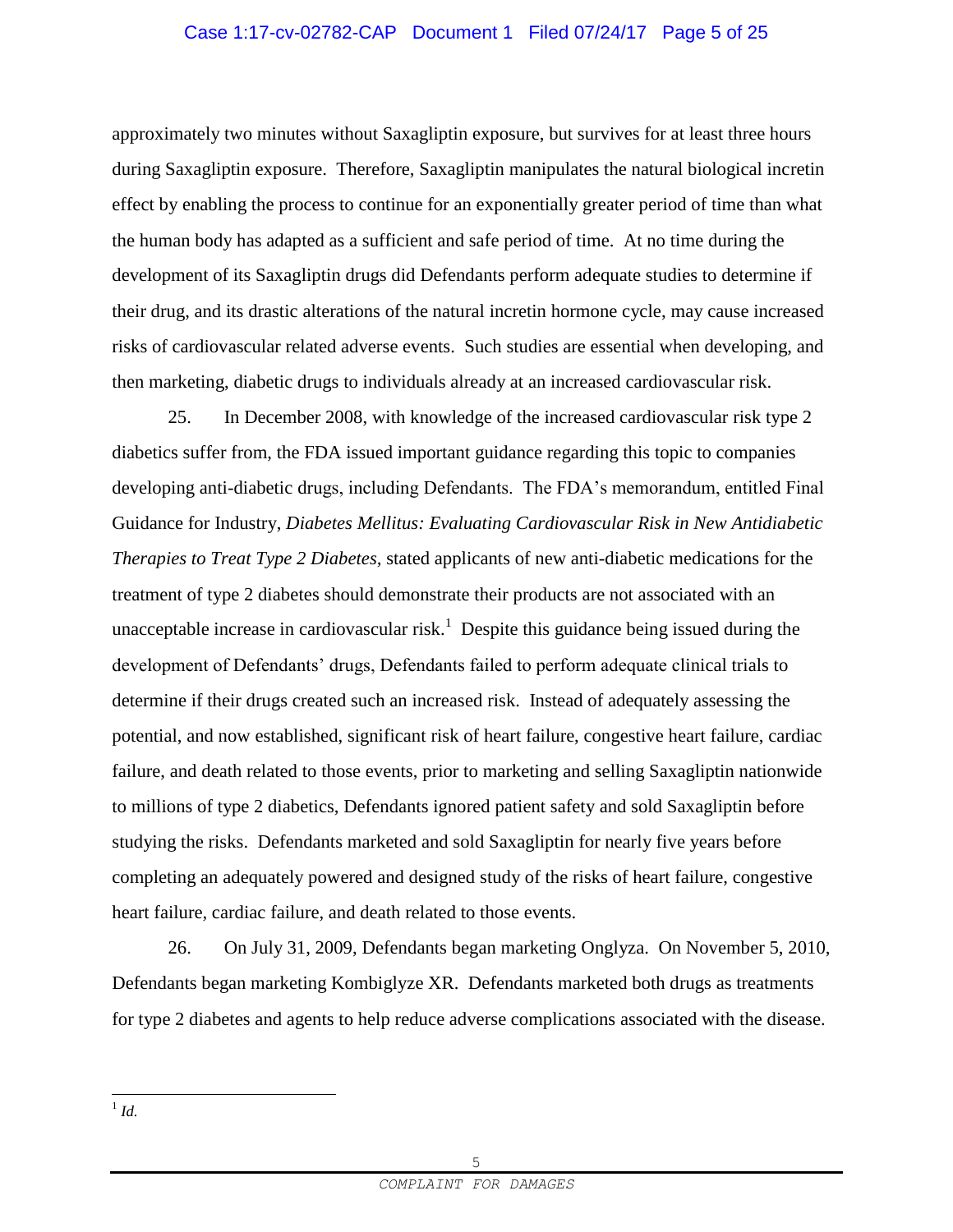#### Case 1:17-cv-02782-CAP Document 1 Filed 07/24/17 Page 6 of 25

At no time did Defendants perform adequate studies or adequately warn that Onglyza and Kombiglyze XR increased the risk of cardiovascular related adverse events.

27. After Defendants began selling and making substantial profits off their drugs, Onglyza and Kombiglyze XR, Defendants finally conducted what the FDA guidance recommended back in December 2008– a Cardiovascular Outcome Trial ("CVOT") for Saxagliptin.

28. The CVOT for Saxagliptin entitled, "Saxagliptin Assessment of Vascular Outcomes Recorded in Patients with Diabetes Mellitus — Thrombolysis in Myocardial Infarction 53" (SAVOR-TIMI 53 or more simply, "SAVOR"), found Saxagliptin users had a statistically significant increased risk of being hospitalized due to heart failure.

29. After receiving and reviewing the disturbing findings from the SAVOR trial, the FDA requested the raw clinical trial data, free from manipulation by Defendants, and performed its own analysis of the SAVOR data. Following the FDA's detailed analysis and review of the SAVOR safety signal for hospitalization for heart failure, the FDA's Endocrinologic and Metabolic Drugs Advisory Committee convened and voted 14 to 1 for the FDA to order Defendants to add a heart failure warning to its Saxagliptin drugs. The single member who voted against adding the warning stated a warning was insufficient and the drug should instead be withdrawn from the US market.<sup>2</sup> Despite the SAVOR findings and despite the FDA Advisory Committee voting to add a warning (or remove the drugs from the market), Defendants failed and continue to fail to warn. Once again, Defendants place sales over patient safety.

30. In addition to Defendants refusing and failing to warn of the risks of heart failure, congestive heart failure, cardiac failure and death, Defendants' Saxagliptin drugs lack any benefit sufficient to tolerate the risks posed by its use because other anti-diabetes drugs are available that do not carry the increased cardiac risks of Saxagliptin.

31. Defendants, with knowledge of the true relationship between use of Saxagliptin and heart failure, congestive heart failure, cardiac failure, and death related to those events,

÷,

<sup>&</sup>lt;sup>2</sup> Diabetes in Control (April 17, 2015) "FDA Panel Recommends New CV Safety Warnings on Onglyza and Nesina DPP-4s," available from: http://www.diabetesincontrol.com/articles/diabetes-news/17836-fda-panel-recommendsnew-cv-safety-warnings-on-onglyza-and-nesina-dpp-4s-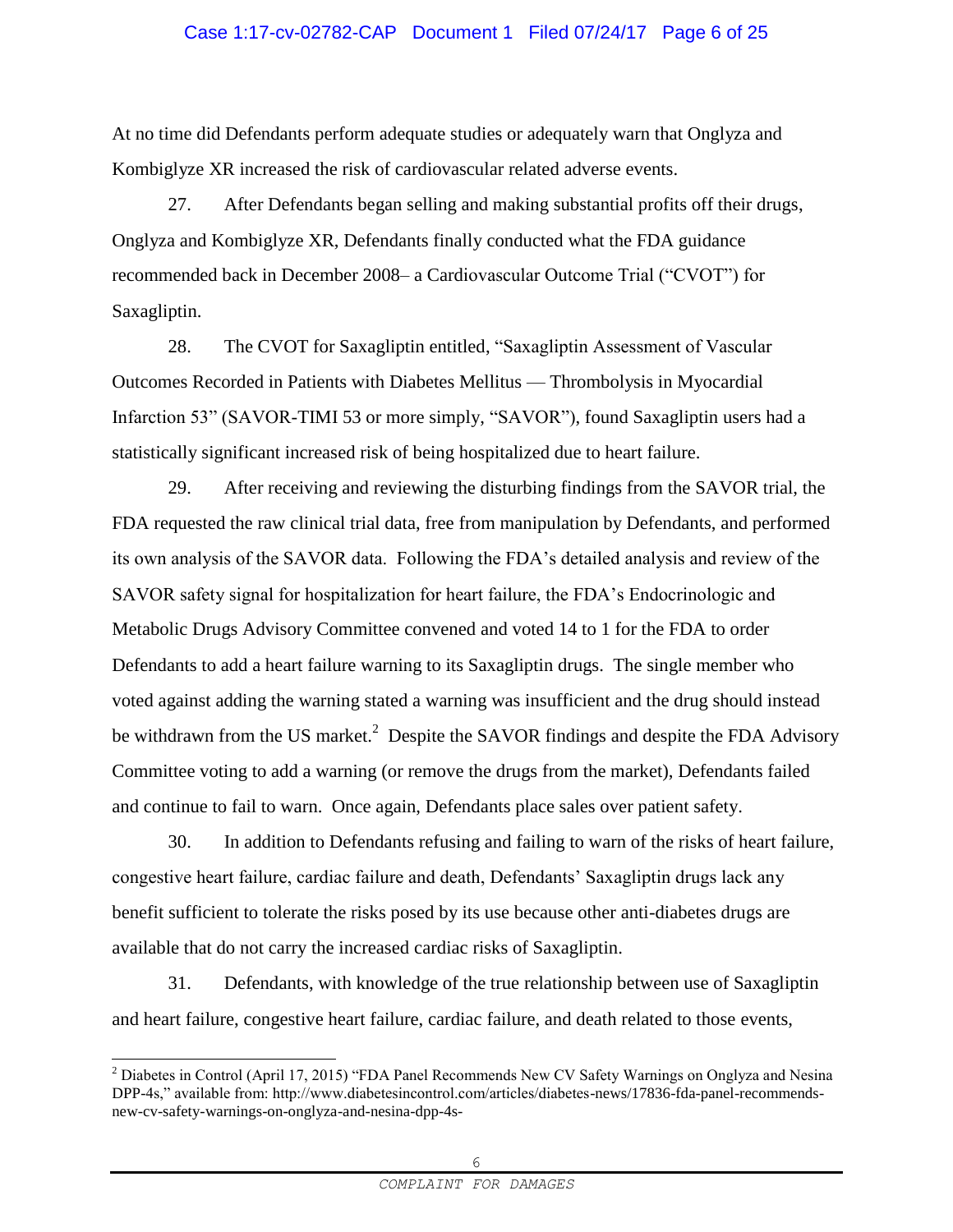## Case 1:17-cv-02782-CAP Document 1 Filed 07/24/17 Page 7 of 25

promoted and continue to promote Saxagliptin as a safe and effective treatment for type 2 diabetes mellitus.

32. Defendants over-promoted Saxagliptin and under-warned about Saxagliptin's risks through various avenues including, but not limited to, the following:

- a. in print marketing, advertising, and promotional materials;
- b. on Defendant-owned, controlled, or supported websites and blogs;
- c. in materials and advertisements to Plaintiff and consumers stating the use of Saxagliptin is safe; and
- d. in promoting Saxagliptin to doctors, clinics, and users as being safer than (or as safe as) other drugs for the treatment of type 2 diabetes mellitus.

33. At no time did Defendants perform adequate safety testing on Saxagliptin prior to marketing their drugs to the American public and failed to do so until performing the SAVOR trial.

34. Despite the findings of the SAVOR trial, Defendants still have not undertaken efforts to change the labels and reference materials for Saxagliptin to include a reference or warning regarding heart failure, congestive heart failure, cardiac failure, and death related to those events.

# **VI. PLAINTIFF'S USE OF SAXAGLIPTIN**

35. On information and belief, Plaintiff was prescribed and ingested Saxagliptin at various times.

36. On information and belief, Plaintiff used Saxagliptin manufactured, packaged, marketed, sold and/or distributed by Defendants. The Saxagliptin reached Plaintiff without substantial change in the drug's condition.

37. On information and belief, while using Saxagliptin, and as a direct and proximate result thereof, Plaintiff developed serious and/or permanent adverse effects including, but not limited to, heart failure, congestive heart failure, and cardiovascular injury.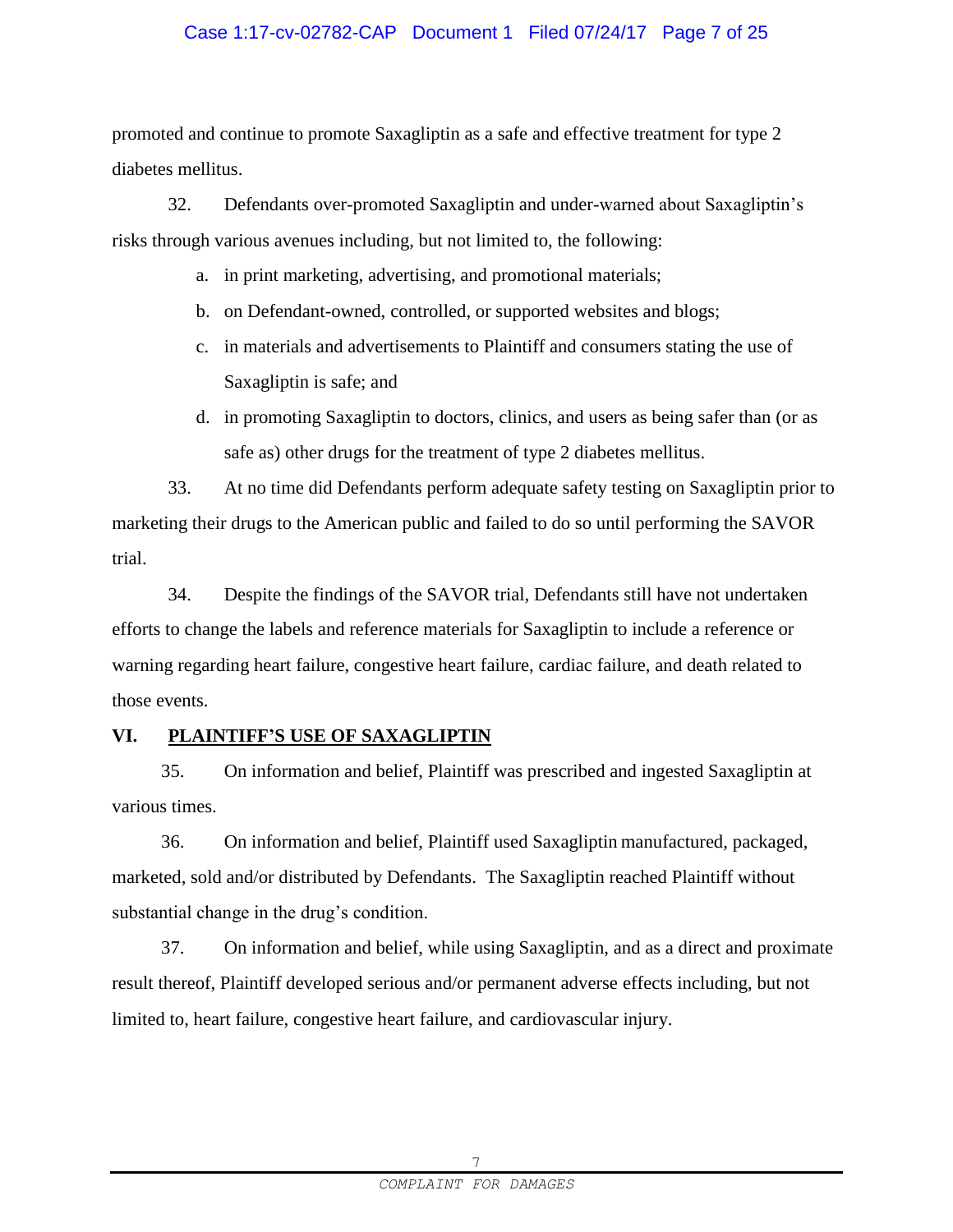# Case 1:17-cv-02782-CAP Document 1 Filed 07/24/17 Page 8 of 25

38. As a result of said injuries, Plaintiff suffered significant bodily and mental injuries, pain and suffering, mental anguish, disfigurement, embarrassment, inconvenience, loss of earnings and earning capacity, and have and will incur past and future medical expenses.

39. At all relevant times, Defendants had knowledge that there was a significant increased risk of adverse events associated with Saxagliptin including heart failure, congestive heart failure, cardiac failure, and death related to those events, and despite this knowledge Defendants continued to manufacture, market, distribute, sell, and profit from sales of Saxagliptin.

40. Despite such knowledge, Defendants knowingly, purposely, and deliberately failed to adequately warn Plaintiff, patients, consumers, medical providers, and the public of the increased risk of serious injury associated with using Saxagliptin, including, but not limited to, heart failure, congestive heart failure, cardiac failure, and death related to those events.

41. On information and belief, Plaintiff's prescribing physicians would not have prescribed Saxagliptin to Plaintiff, would have changed the way in which they treated Plaintiff's relevant conditions, changed the way they warned Plaintiff about the signs and symptoms of serious adverse effects of Saxagliptin, and discussed with Plaintiff the true risks of heart failure, congestive heart failure, cardiac failure, and death related to those events, and other serious adverse events had Defendants provided said physicians with an appropriate and adequate warning regarding the risks associated with the use of Saxagliptin.

42. On information and belief, Plaintiff's prescribing health care providers were unaware of the true degree, incidence, and risk of heart failure, congestive heart failure, cardiac failure, and death related to those events associated with the use of Saxagliptin, and, if they had been informed, would have used and prescribed alternative therapies to Plaintiff.

43. As a direct and proximate result of Defendants' conduct, Plaintiff suffered injuries, including, but not limited to, heart failure, congestive heart failure, and a cardiovascular injury, which resulted in damages to Plaintiff in a sum in excess of the jurisdictional limits of the Court.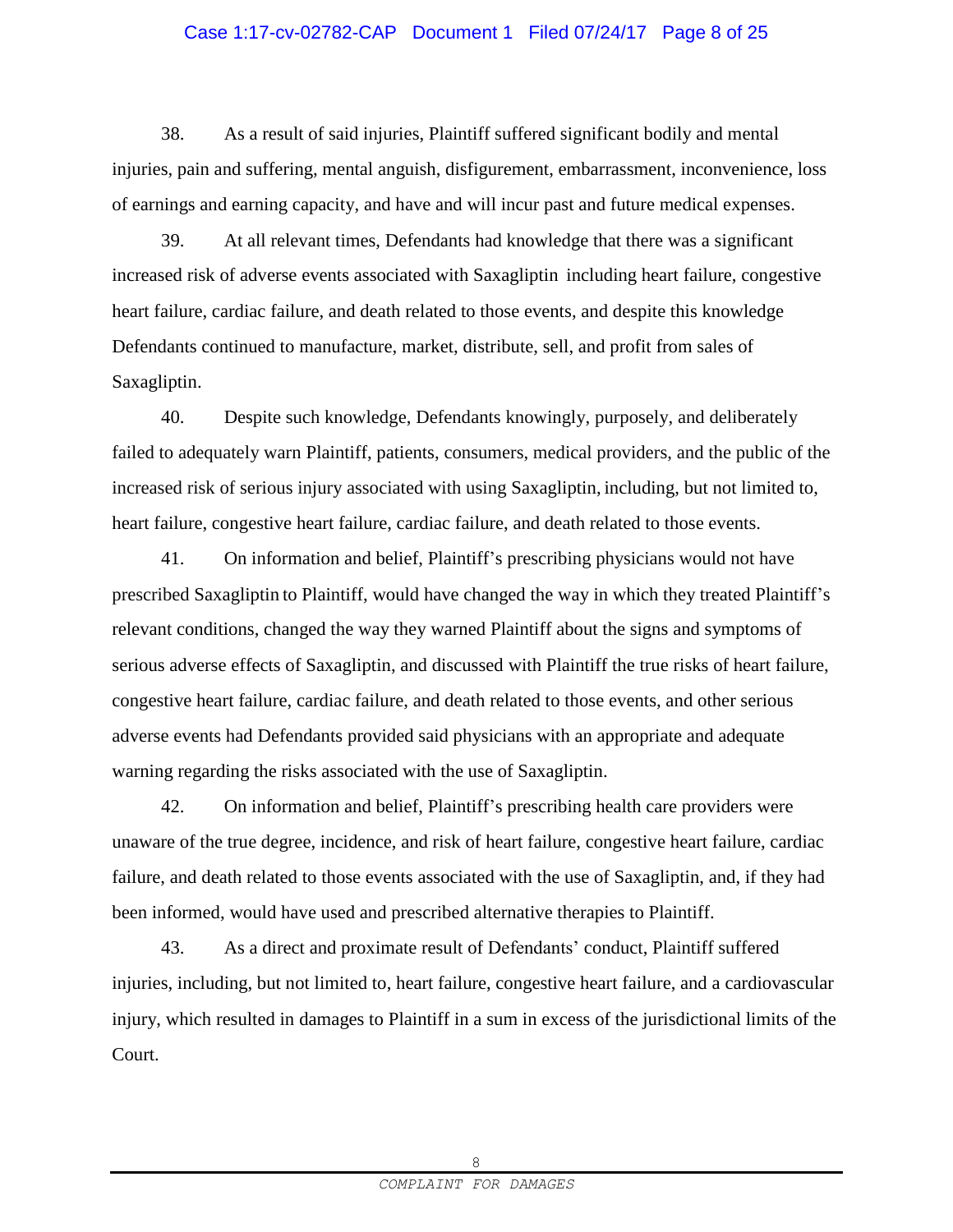#### Case 1:17-cv-02782-CAP Document 1 Filed 07/24/17 Page 9 of 25

44. As a direct and proximate result of Defendants' conduct, Plaintiff incurred obligations and expenses for medical care, testing and treatment. As a direct and proximate result of Defendants' conduct, Plaintiff suffered loss of income, wages, profits and commissions, diminishment of earning potential, and other pecuniary losses.

45. Defendants' conduct was committed with knowing, reckless, conscious, wanton, willful and deliberate disregard for the value of human life and the rights and safety of consumers, including Plaintiff, thereby entitling Plaintiff to punitive and exemplary damages so as to punish and deter similar conduct in the future.

#### **VII. DELAYED DISCOVERY**

46. Defendants, through their affirmative misrepresentations and omissions, actively concealed from the Plaintiff and Plaintiff's physicians and healthcare providers the true and significant risks associated with Saxagliptin.

47. As a result of Defendants' actions, Plaintiff and Plaintiff's physicians and healthcare providers were unaware, and could not have reasonably known or have learned through reasonable diligence, that Plaintiff had been exposed to the risks identified in this Complaint, and that those risks were the result of Defendants' acts, omissions, and misrepresentations.

48. No limitations period ought to accrue until such time as Plaintiff knew or reasonably should have known of some causal connection between the use of Saxagliptin and the harm suffered as a result. As such, Plaintiff hereby invokes the discovery rule based on the fact that this Complaint is filed well within the statutory period after Plaintiff knew or should have known the facts alleged herein.

49. Additionally, the accrual and running of any applicable statute of limitations has been tolled by reason of Defendants' fraudulent concealment.

50. Additionally, each Defendant is equitably estopped from asserting any limitations defense by virtue of its fraudulent concealment and other misconduct as described in this Complaint.

## **VIII. CAUSES OF ACTION**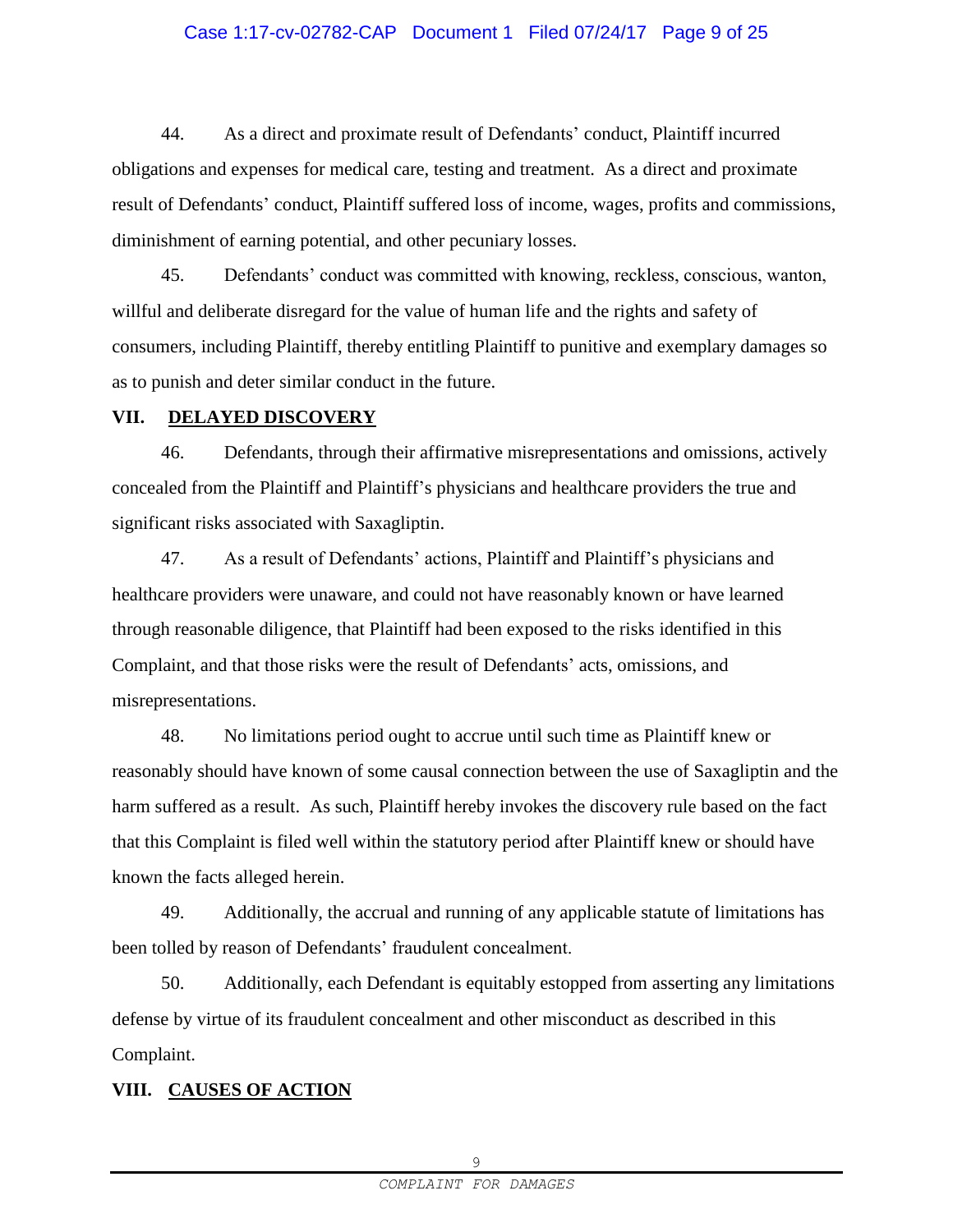## **COUNT I**

## **DESIGN DEFECT**

Plaintiff incorporates by reference each and every paragraph of this Complaint as though set forth in full in this cause of action and further allege:

51. At all relevant and material times, the Defendants designed, manufactured, packaged, marketed, advertised, distributed, and sold Saxagliptin, placing the products into the stream of commerce.

52. At all relevant and material times, Saxagliptin was designed, manufactured, packaged, marketed, advertised, distributed, and sold by Defendants in a defective and unreasonably dangerous condition.

53. Saxagliptin was expected to reach, and did reach, users and consumers, including Plaintiff, without any alterations or changes in their defective and unreasonably dangerous condition.

54. Saxagliptin was used by Plaintiff in the foreseeable manner normally intended, recommended, promoted, and marketed by Defendants.

55. Saxagliptin was defective and unreasonably dangerous when each product entered the stream of commerce in one or more of the following particulars:

- a. Saxagliptin contained manufacturing and design defects in that each product caused and/or increased the risk of experiencing an adverse event, including, but not limited to heart failure, congestive heart failure, cardiac failure, death from heart failure, and other serious health conditions.
- b. Saxagliptin was not safe because the health risks associated with each product outweighed the benefits.
- c. Saxagliptin was marketed and promoted for use when they carried an unreasonable and unnecessary risk of serious injury.
- d. Saxagliptin was insufficiently and/or inadequately tested by Defendants.
- e. Saxagliptin was not safe due, in part, to inadequate and defective instructions and inadequate and defective warnings provided by Defendants.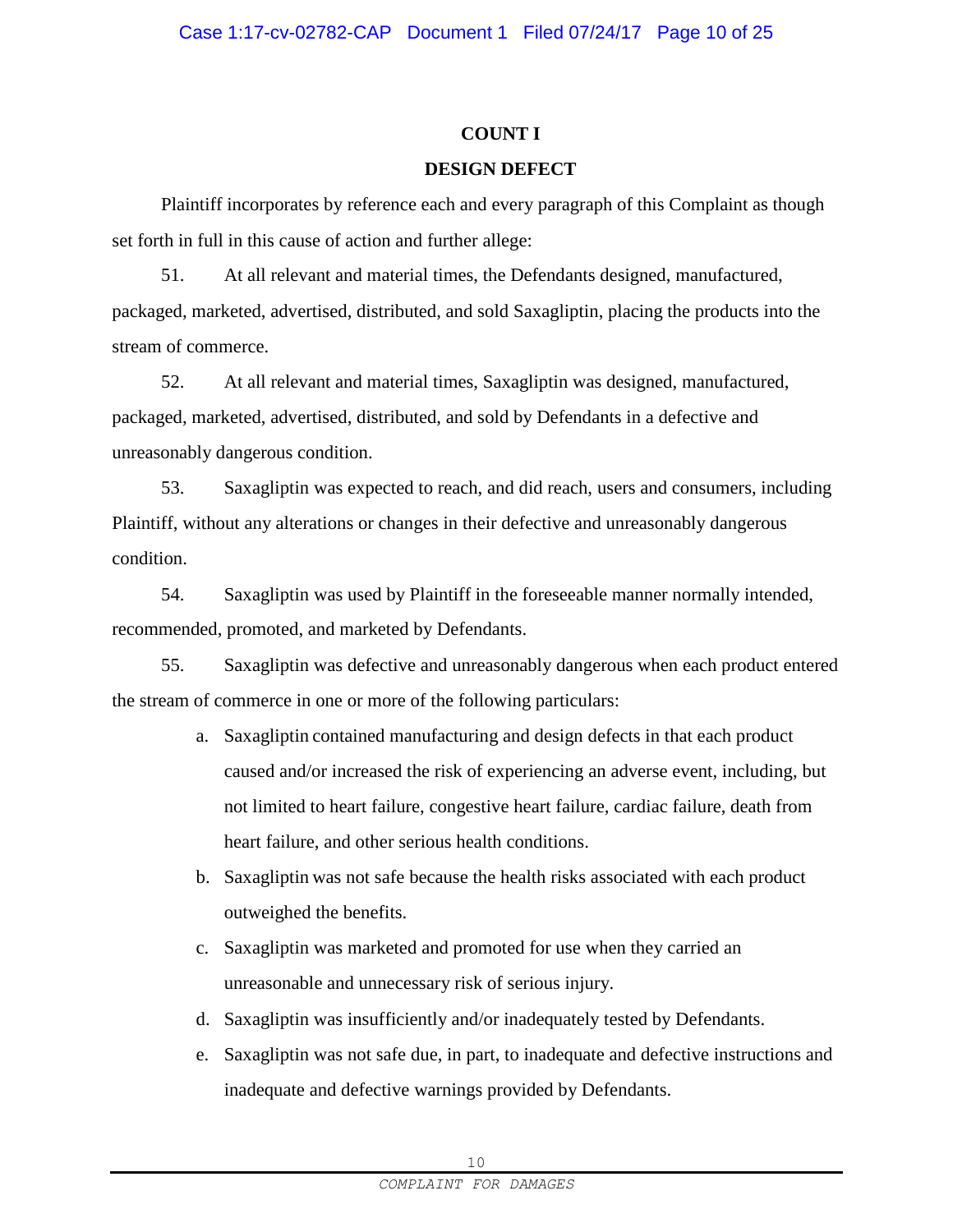- f. Saxagliptin was unreasonably dangerous in that, as designed, the risks of serious injury posed by using the products exceeded any benefits the products were designed to or might in fact bestow.
- g. Saxagliptin was defective in design in that the products neither bore, nor were packaged with, nor were accompanied by, warnings adequate to alert users, including Plaintiff, of the increased risks associated with using the products, including, but not limited to, the risk of heart failure, congestive heart failure, cardiac failure, death from heart failure, and other serious health conditions
- h. Saxagliptin was not accompanied by adequate warnings and instructions for use that included adequate information to fully apprise users, consumers, and the medical, pharmaceutical and scientific communities of the potential risks and serious side effects associated with using the products.
- i. Saxagliptin was unsafe for normal or reasonably anticipated use. Said products were defective and unreasonably dangerous in design, construction, and/or composition.
- j. Saxagliptin was defective and unreasonably dangerous, because the products did not conform to an express warranty of the manufacturer about the product.
- k. Saxagliptin was defective and unreasonably dangerous due to inadequate warnings, inadequate clinical trials, testing and study, and inadequate reporting regarding the results of the clinical trials, testing and study.

56. Saxagliptin, as manufactured and supplied by the Defendants, was defective due to inadequate warnings and instructions because after Defendants knew or should have known of the risk of injuries from use, Defendants failed to provide adequate warnings to the medical community and the consumers to whom the drugs were directly marketed and advertised; and, further, Defendants continued to affirmatively promote Saxagliptin as safe and effective.

57. A reasonable person who had actual knowledge of the increased risks associated with using Saxagliptin would have concluded that Saxagliptin should not have been marketed to or used by Plaintiff and Plaintiff's physicians.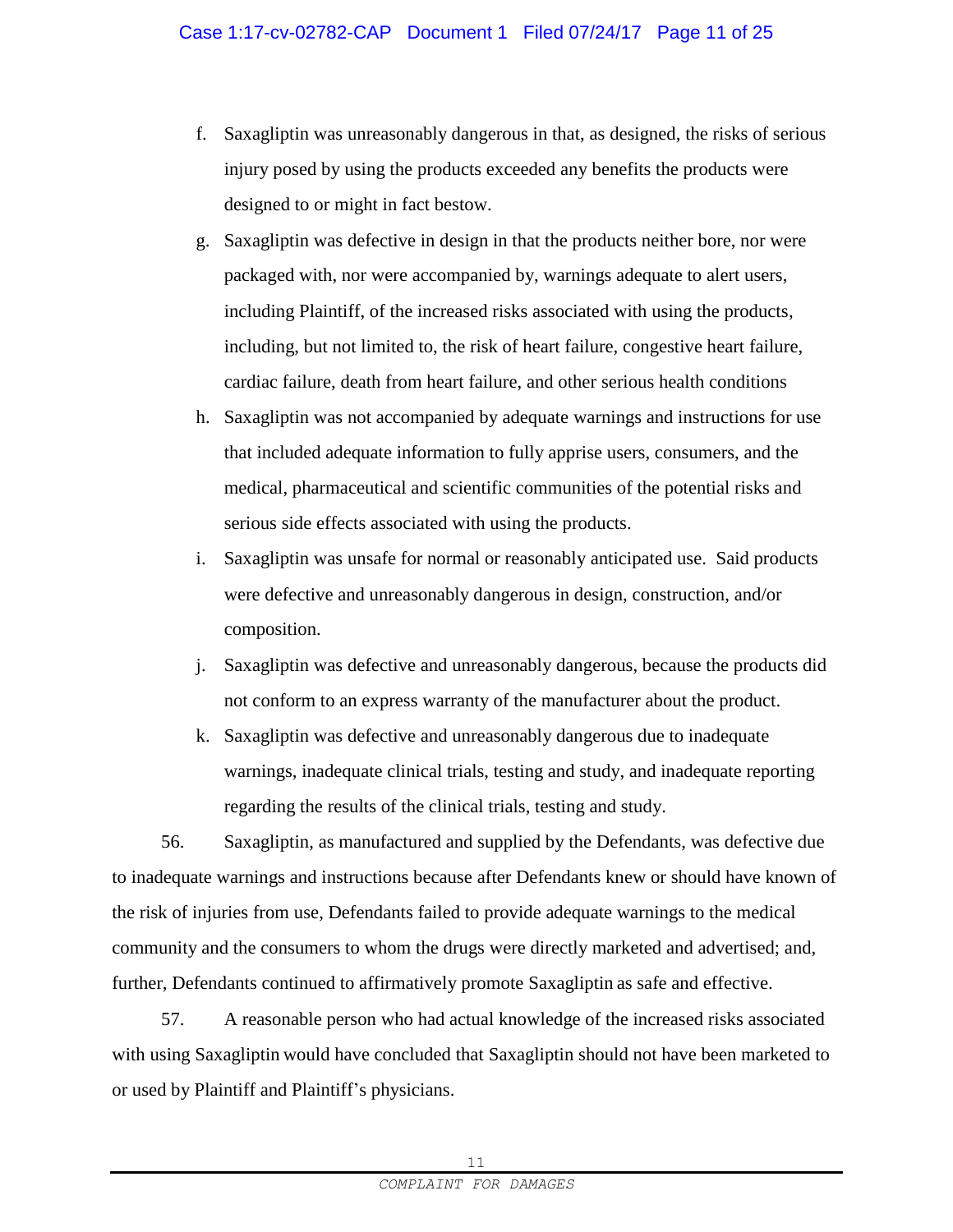## Case 1:17-cv-02782-CAP Document 1 Filed 07/24/17 Page 12 of 25

58. Despite the fact Defendants knew or should have known of the defective nature of Saxagliptin, Defendants continued to design, manufacture, and sell Saxagliptin so as to maximize sales and profits at the expense of the public health and safety. Defendant thus acted with conscious and deliberate disregard of the foreseeable harm caused by Saxagliptin.

59. Plaintiff and the non-defendant health care providers involved could not, through the exercise of reasonable care, have discovered the risk of serious injury associated with and/or caused by Saxagliptin.

60. Plaintiff was not aware of the aforementioned defects at any time prior to the injuries caused by Saxagliptin.

61. Had adequate information regarding the safety of the products been provided to Plaintiff, Plaintiff would not have used Saxagliptin.

62. Defendants acted with conscious and/or deliberate disregard of the foreseeable harm caused by use of their products.

63. As a direct and proximate consequence of Defendants negligence, willful, wanton, and intentional acts, omissions, misrepresentations and otherwise culpable acts, Plaintiff suffered the injuries and damages alleged herein.

64. Defendants' actions and omissions as identified in this Complaint show that Defendants acted maliciously and/or intentionally disregarded Plaintiff's rights so as to warrant the imposition of punitive damages.

## **COUNT II**

#### **NEGLIGENCE**

Plaintiff incorporates by reference each and every paragraph of this Complaint as though set forth in full in this cause of action and further alleges:

65. Defendants negligently manufactured, designed, labeled, packaged, distributed, marketed, advertised, and sold Saxagliptin.

66. At all relevant and material times, Defendants had a duty to Plaintiff to exercise reasonable care in the design, manufacture, advertising, marketing, labeling, packaging, distribution, post-market safety monitoring, reporting of adverse events, and sale of Saxagliptin,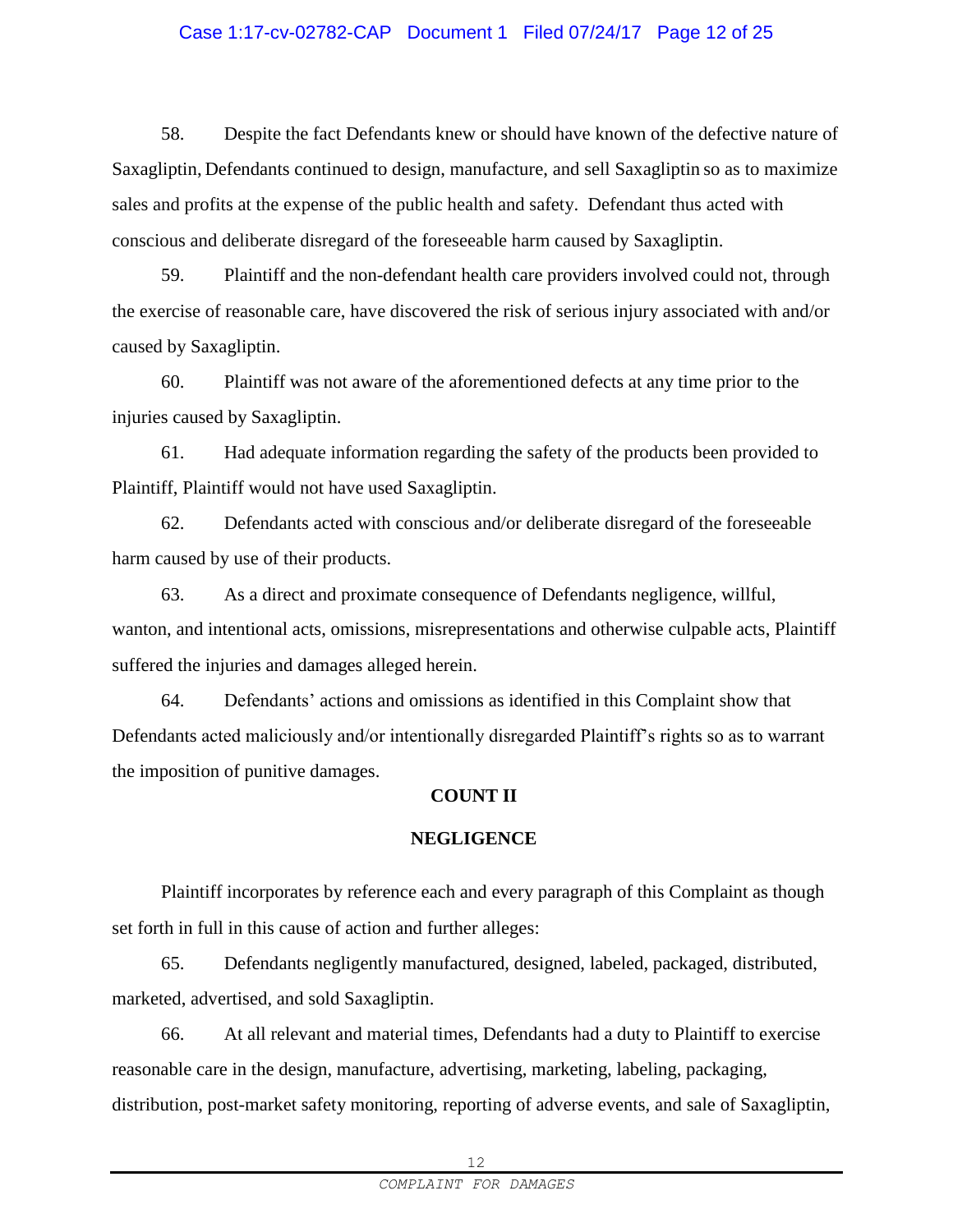## Case 1:17-cv-02782-CAP Document 1 Filed 07/24/17 Page 13 of 25

including a duty to ensure that the products did not cause users such as Plaintiff to suffer from unreasonable, dangerous side effects when used alone or in foreseeable combination with other drugs.

67. Defendants breached their duty of care to Plaintiff and were negligent in their actions, misrepresentations, and omissions in numerous ways including the following:

- a. Failing to perform adequate testing concerning the safety of Saxagliptin, which would have shown Saxagliptin created a high risk of unreasonable, dangerous side effects, including causing and increasing the risk of heart failure, congestive heart failure, cardiac failure, death from heart failure, and other serious health conditions and other adverse effects, which would have permitted adequate and appropriate warnings to have been given by Defendants to prescribing physicians and the consuming public, including Plaintiff;
- b. Failing to design Saxagliptin so as to properly minimize effects on receptors that were known to be associated with certain serious adverse effects;
- c. Failing to conduct adequate pre-clinical and clinical testing to determine the safety of Saxagliptin;
- d. Failing to report to the FDA, the medical community, and the general public the Saxagliptin data which indicated risks associated with using the product;
- e. Failing to conduct post-market monitoring and surveillance of Saxagliptin and analysis of adverse event reports;
- f. Designing, manufacturing, marketing, advertising, distributing, and selling Saxagliptin to consumers, including Plaintiff, without an adequate warning of risks associated with using the products and without proper and adequate instructions to avoid the harm which could foreseeably occur as a result of using the products;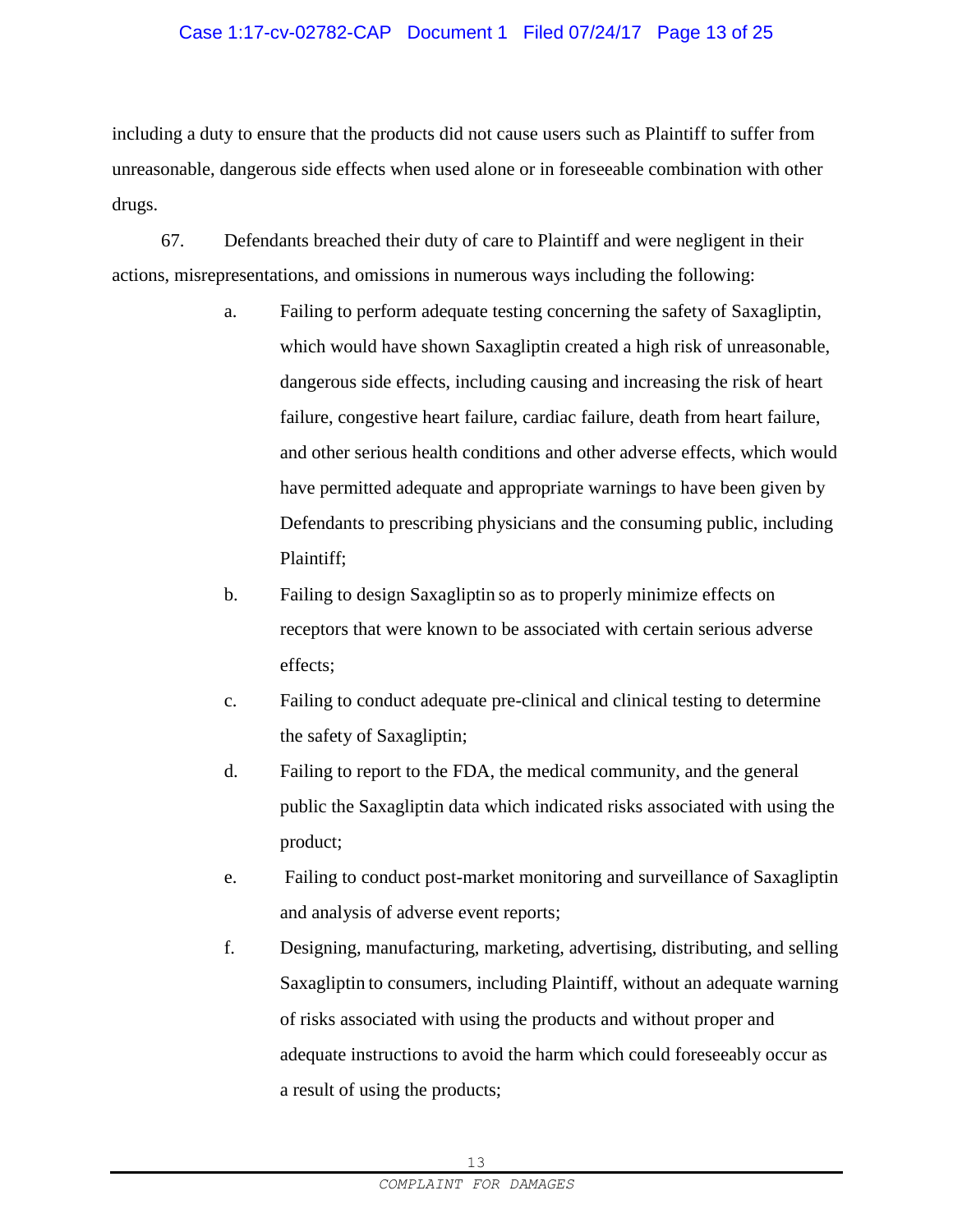- g. Failing to exercise due care when advertising, promoting, and selling Saxagliptin;
- h. Failing to use due care in the preparation, design and development of Saxagliptin to prevent, avoid, or minimize the risk of injury to individuals when the products were used;
- i. Failing to completely, accurately and in a timely fashion, disclose the results of the pre-marketing testing and post-marketing surveillance and testing to Plaintiff, consumers, the medical community, and the FDA;
- j. Failing to accompany Saxagliptin with proper warnings regarding all possible risks associated with using the products;
- k. Failing to use due care in the manufacture, inspection, and labeling of Saxagliptin to prevent risk of injuries to individuals who used the products;
- l. Failing to provide adequate and accurate training and information to the sales representatives who sold the products;
- m. Failing to educate healthcare providers and the public about the safest use of the products;
- n. Failing to give healthcare providers adequate information to weigh the risks of serious injury associated with the products;
- o. Failing to test and inspect Saxagliptin in a reasonable manner in order to ascertain whether or not it was safe and proper for the purpose for which it was designed, manufactured, and sold;
- p. Failing to warn Plaintiff of the danger of adverse medical conditions from the use of Saxagliptin; and
- q. Failing to label Saxagliptin to adequately warn Plaintiff of the serious adverse side effects with the use of Saxagliptin.

68. Defendants advertised, marketed, sold and distributed Saxagliptin despite the fact that Defendants knew or should have known of the increased risks associated with using the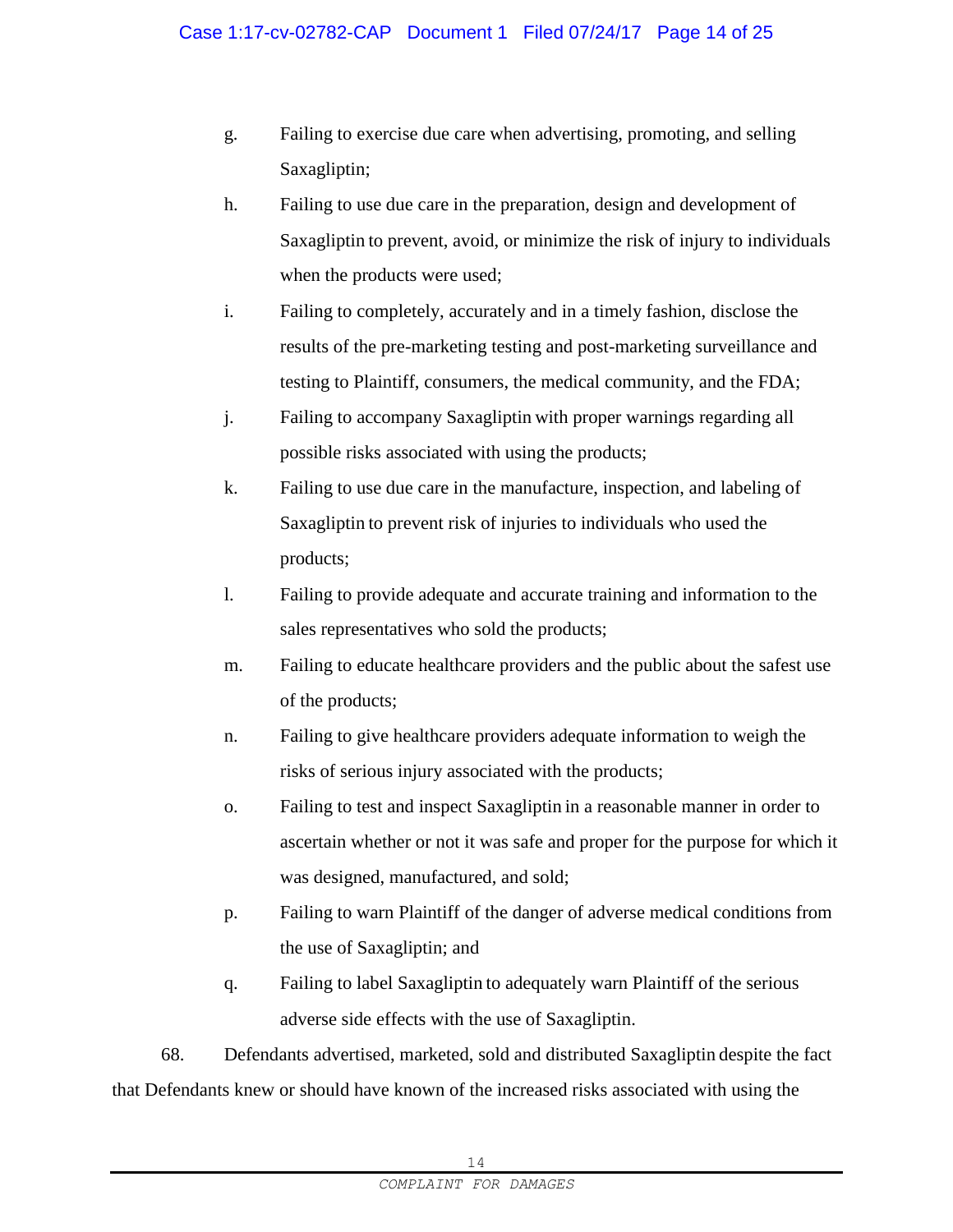## Case 1:17-cv-02782-CAP Document 1 Filed 07/24/17 Page 15 of 25

products, including but not limited to heart failure, congestive heart failure, cardiac failure, death from heart failure, and other serious health conditions and other adverse effects of which Plaintiff and Plaintiff's healthcare providers would not have been aware.

69. Defendants, individually and collectively, had a duty to warn the FDA, their customers, the medical community, and the public about the increased risk of injury, but failed to do so.

70. Defendants are guilty of negligence *per se* in that the Defendants violated the Federal Food, Drug and Cosmetic Act, 21 U.S.C. §301, *et seq.*, and the Sherman Food, Drug and Cosmetic Law, as well as other applicable laws, statutes, and regulations.

- a. The Defendants' acts and omissions, including but not limited to Defendants' off-label marketing, constitute an adulteration and/or misbranding as defined by the Federal Food, Drug and Cosmetic Act, 21 U.S.C. §301, *et seq.* Persons, such as Plaintiff, were the parties intended to be protected by such legislation and whose injuries said regulations were designed to prevent. Defendants' conduct was a proximate cause of Plaintiff's injuries.
- b. The Defendants' also failed to report adverse events as required by the Federal Food, Drug and Cosmetic Act, 21 U.S.C. §301, *et seq.* Persons, such as Plaintiff, were the parties intended to be protected by such legislation and whose injuries said regulations were designed to prevent. Defendants' conduct was a proximate cause of Plaintiff's injuries.

71. Despite the fact Defendants knew or should have known that Saxagliptin increased the risk of serious injury including but not limited to heart failure, congestive heart failure, cardiac failure, death from heart failure, and other serious health conditions, Defendants continued to manufacture, market, advertise, sell and distribute Saxagliptin to consumers, including Plaintiff.

72. Defendants negligently and recklessly represented to Plaintiff, physicians, and other persons and professionals Defendants knew would justifiably rely on the representations,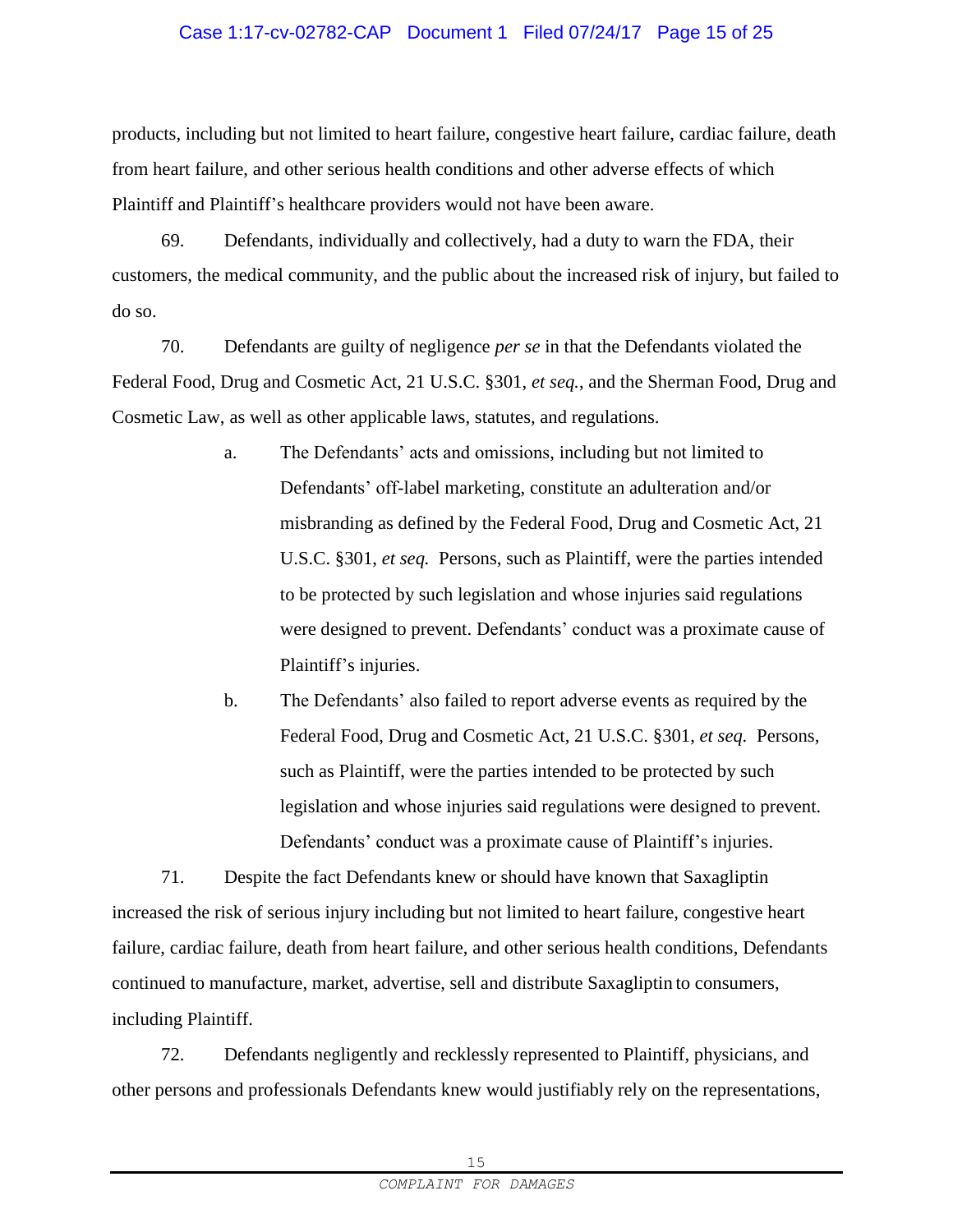## Case 1:17-cv-02782-CAP Document 1 Filed 07/24/17 Page 16 of 25

that Saxagliptin was safe to use and that the utility of the products outweighed any risk in use for their intended purposes.

73. Defendants negligently and recklessly failed to disclose to Plaintiff and others important safety and efficacy information about Saxagliptin, thereby suppressing material facts while under a duty to disclose such information.

74. Defendants' representations about the safety and adverse side effects of Saxagliptin were negligently and recklessly made in that Saxagliptin in fact caused injury, was unsafe, and the benefits of its use were far outweighed by the risk associated with use thereof.

75. Defendants knew or should have known that their representations and omissions were false. Defendants made such false, negligent and reckless representations and omissions with the intent or purpose that Plaintiff and any non-defendant physicians would rely upon such representations, leading to the use of Saxagliptin as described.

76. Defendants omitted, suppressed and/or concealed material facts concerning the dangers and risk of injuries associated with the use of Saxagliptin, including serious injury. Furthermore, Defendants' purpose was willfully blind to, ignored, downplayed, avoided, and/or otherwise understated the serious nature of the risks associated with the use of Saxagliptin.

77. At the time Defendants made these misrepresentations and/or omissions, they knew or should have known that Saxagliptin was unreasonably dangerous and not what Defendants had represented to Plaintiff, as well as the medical community, the FDA, and the consuming public.

78. Defendants' misrepresentations and/or omissions were undertaken with an intent that doctors and patients, including Plaintiff, rely upon them.

79. Plaintiff and Plaintiff's healthcare providers did not know that these representations were false and justifiably relied on and were induced by Defendants' misrepresentations, omissions, and/or active concealment of the dangers of Saxagliptin to employ these products.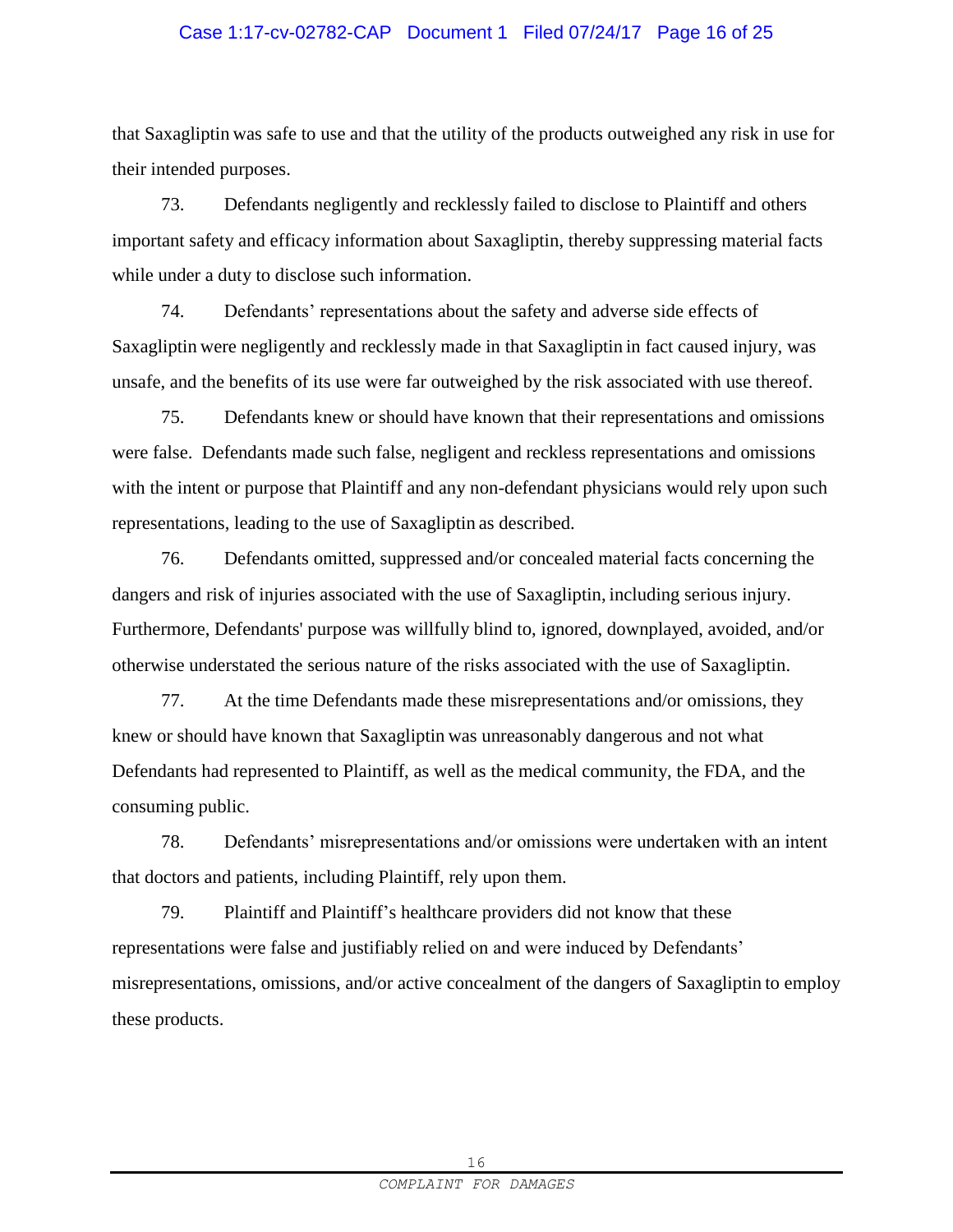## Case 1:17-cv-02782-CAP Document 1 Filed 07/24/17 Page 17 of 25

80. As a direct and proximate consequence of Defendants' negligent, willful, wanton, and intentional acts, omissions, misrepresentations and otherwise culpable acts, Plaintiff sustained injuries and damages.

81. Had Plaintiff been aware of the increased risk of side effects associated with Saxagliptin and the relative efficacy of Saxagliptin compared with other readily available products, Plaintiff would not have used these products.

82. Defendants' actions and omissions as identified in this Complaint show that Defendants acted maliciously and/or intentionally disregarded Plaintiff's rights so as to warrant the imposition of punitive damages.

#### **COUNT III**

## **FAILURE TO WARN**

Plaintiff incorporates by reference each and every paragraph of this Complaint as though set forth in full in this cause of action, and further alleges:

83. Saxagliptin was unreasonably dangerous, even when used in a foreseeable manner as designed and intended by Defendants.

84. At all relevant and material times, the Defendants designed, manufactured, packaged, marketed, advertised, distributed, and sold Saxagliptin, placing the products into the stream of commerce for sale to, and use by, members of the public, including the Saxagliptin used by Plaintiff.

85. At all relevant and material times, Saxagliptin was designed, manufactured, packaged, marketed, advertised, distributed, and sold by Defendants in a defective and unreasonably dangerous condition.

86. The Saxagliptin manufactured by Defendants reached Plaintiff without substantial change and was ingested as directed. The Saxagliptin was defective and unreasonably dangerous when it entered into the stream of commerce and when used by Plaintiff.

87. The Plaintiff was administered the Saxagliptin for its intended purpose.

88. Plaintiff used Saxagliptin in the foreseeable manner normally intended, recommended, promoted, and marketed by Defendants.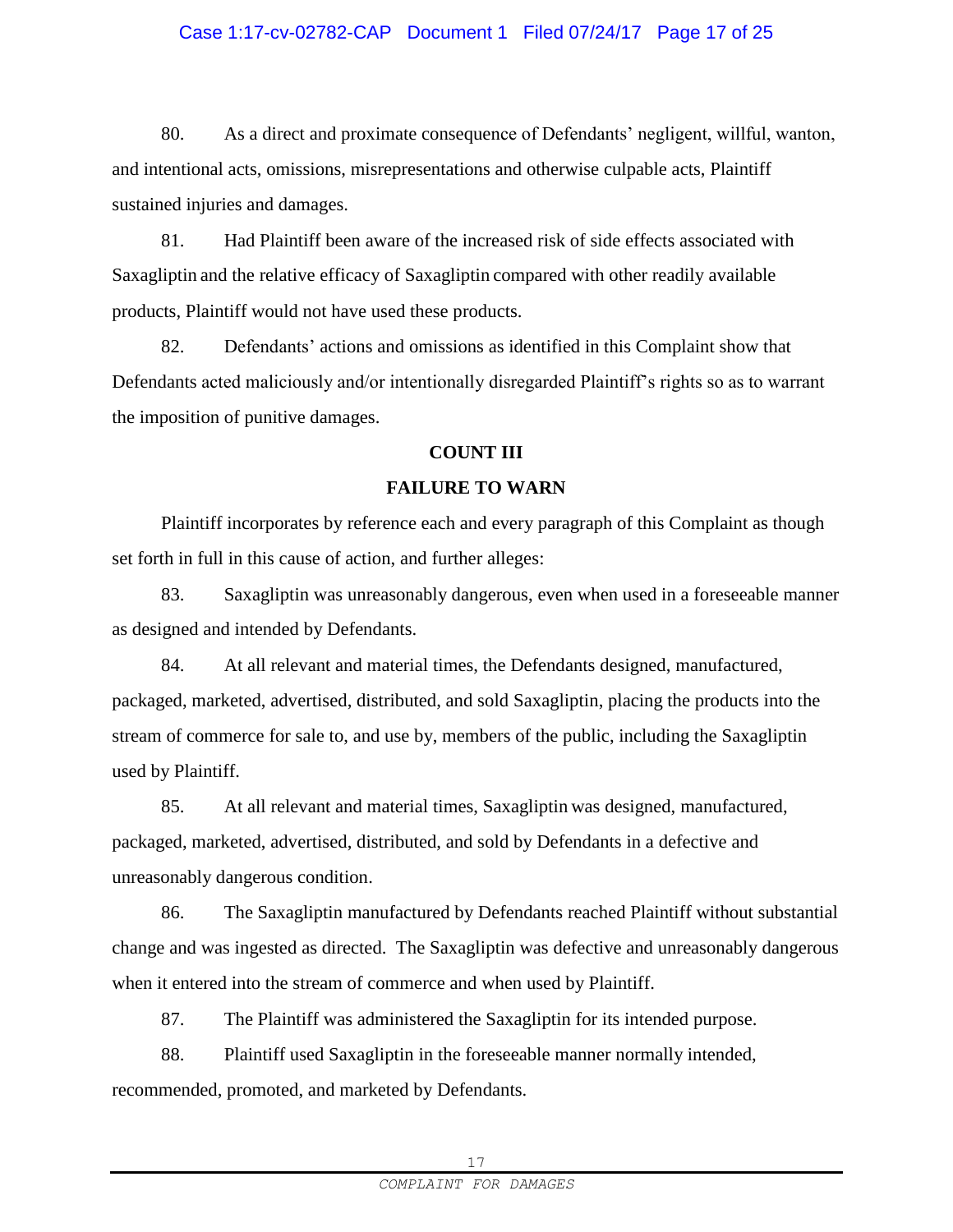## Case 1:17-cv-02782-CAP Document 1 Filed 07/24/17 Page 18 of 25

89. Defendants failed to warn and/or adequately warn Plaintiff, consumers, physicians, and healthcare professionals of the increased health risks associated with using Saxagliptin.

90. Plaintiff did not have the same knowledge as Defendants and no adequate warning was communicated to them.

91. The Plaintiff could not have discovered any defect in the Saxagliptin through the exercise of reasonable care.

92. Defendants, as manufacturers of Saxagliptin, are held to the level of knowledge of an expert in the field, and further, Defendants knew or should have known those warnings and other clinically relevant information and data, which they distributed regarding the risks of injuries and death associated with the use of Saxagliptin, was incomplete and inadequate.

93. Plaintiff did not have the same knowledge as Defendants and no adequate warning or other clinically relevant information and data was communicated to Plaintiff or to Plaintiff's treating physicians. The warnings given by Defendants were inaccurate, unclear, ambiguous, and/or incomplete.

94. Defendants had a continuing duty to provide consumers, including Plaintiff, and Plaintiff's physicians with warnings and other clinically relevant information and data regarding the risks and dangers associated with Saxagliptin, as it became or could have become available to Defendants.

95. Defendants marketed, promoted, distributed, and sold unreasonably dangerous and defective prescription Saxagliptin to health care providers empowered to prescribe and dispense to consumers, including Plaintiff, without adequate warnings and other clinically relevant information and data. Through both omissions and affirmative misstatements, Defendants misled the medical community about the risk/benefit balance of Saxagliptin, which resulted in injury to Plaintiff.

96. Defendants knew or should have known that Saxagliptin caused unreasonable and dangerous side effects and they continued to promote and market Saxagliptin without stating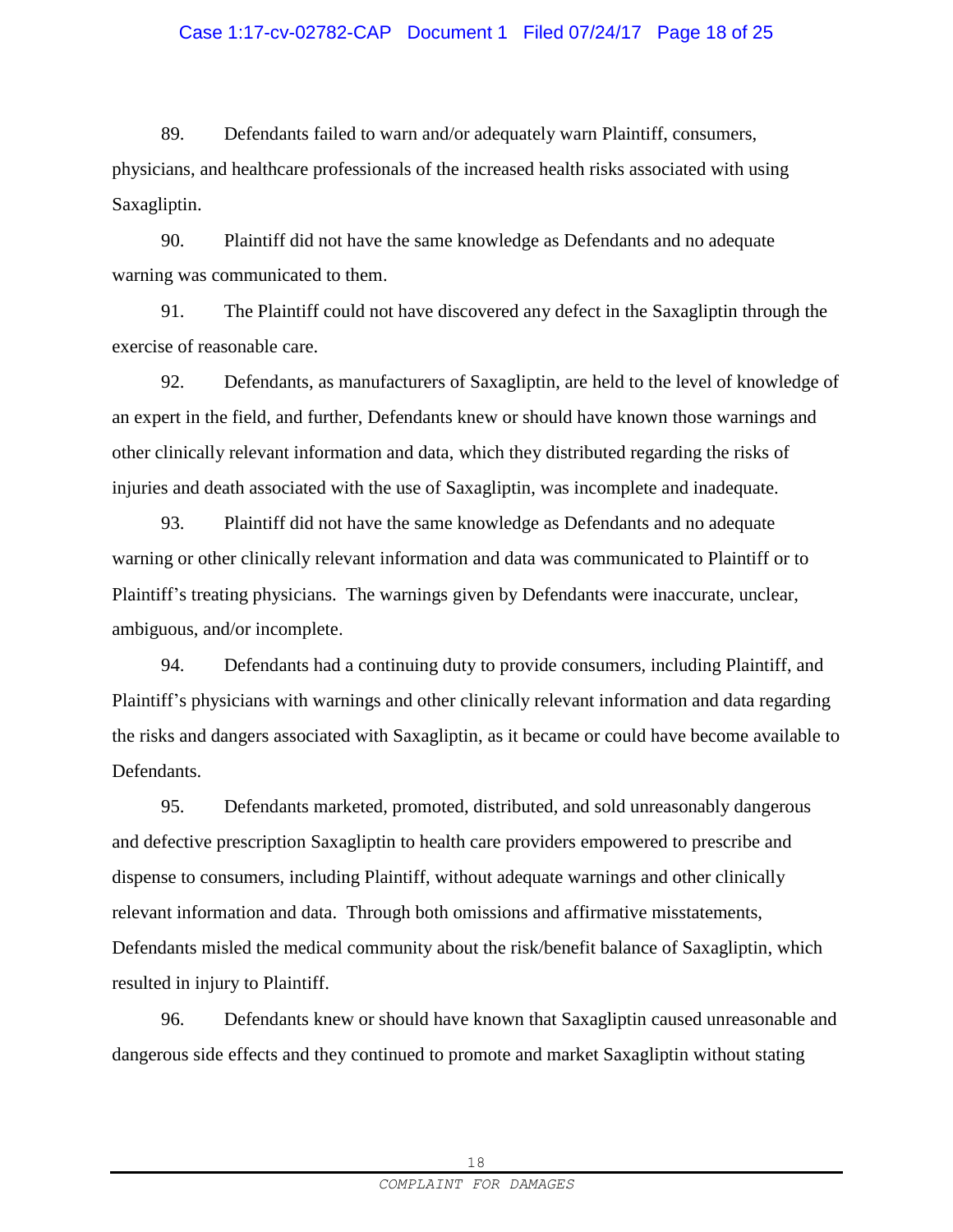## Case 1:17-cv-02782-CAP Document 1 Filed 07/24/17 Page 19 of 25

safer and more or equally effective alternative drug products existed and/or providing adequate clinically relevant information and data.

97. Defendants knew or should have known that consumers, including Plaintiff, would foreseeably and needlessly suffer injury or death as a result of Defendants' conduct.

98. Defendants failed to provide timely and adequate warnings to physicians, pharmacies, and consumers, including Plaintiff and to Plaintiff's intermediary physicians, in at least the following ways:

- a. Defendants failed to include adequate warnings and/or provide adequate clinically relevant information and data that would alert Plaintiff's physicians to the dangerous risks of Saxagliptin including, among other things, their tendency to increase the risk of, and/or cause, heart failure, congestive heart failure, cardiac failure, and death related to those events;
- b. Defendants failed to inform Plaintiff and Plaintiff's physicians that Saxagliptin had not been adequately tested to determine the full extent of the safety risks associated with use of the product;
- c. Defendants failed to provide adequate post-marketing warnings and instructions after Defendants knew or should have known of the significant risks of heart failure, congestive heart failure, cardiac failure, and death related to those events associated with use of Saxagliptin; and
- d. Defendants continued to aggressively promote and sell Saxagliptin even after they knew or should have known of the unreasonable risks of developing heart failure, cardiac failure, and death related to those events from ingestion of Saxagliptin.

99. Defendants and each of them had a duty to warn the FDA, the medical community, Plaintiff, and Plaintiff's physicians about the increased risks of injury, but failed to do so.

100. Defendants had a duty and obligation to provide Plaintiff and Plaintiff's physicians with adequate clinically relevant information and data and warnings regarding the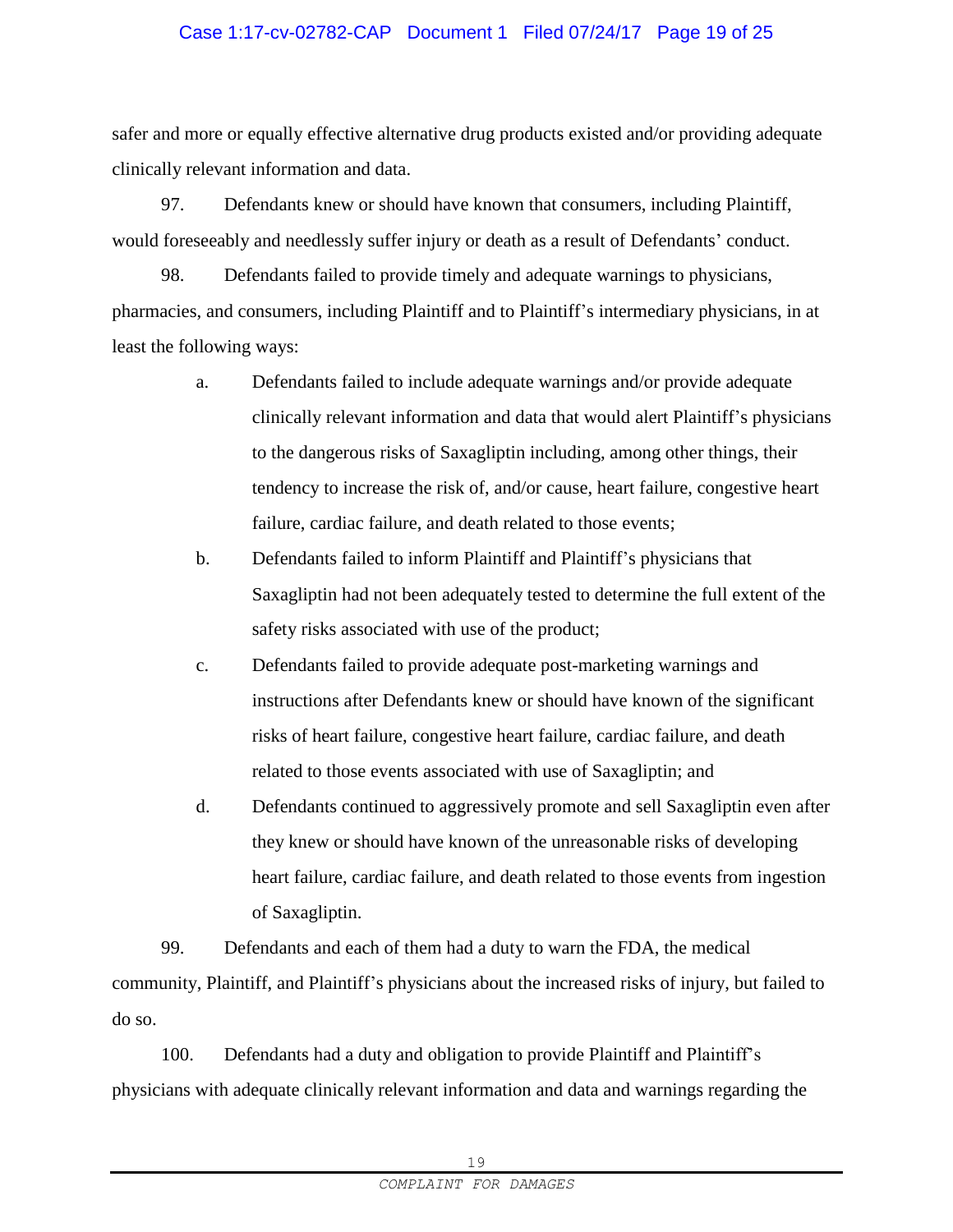## Case 1:17-cv-02782-CAP Document 1 Filed 07/24/17 Page 20 of 25

adverse health risks associated with exposure to Saxagliptin, and/or that there existed safer and more or equally effective alternative drug products, but failed to do so.

101. By failing to provide Plaintiff and Plaintiff's physicians with adequate clinically relevant information and data and warnings regarding the adverse health risks associated with exposure to Saxagliptin, and/or that there existed safer and more or equally effective alternative drug products, Defendants breached their duty of reasonable care and safety.

102. Defendants' actions described above were performed willfully, intentionally, and with reckless disregard of the life and safety of the Plaintiff and the public.

103. As a direct and proximate result of the actions and inactions of Defendants as set forth above, Plaintiff sustained injuries and damages.

104. Defendants' actions and omissions as identified in this Complaint show that Defendants acted maliciously and/or intentionally disregarded Plaintiff's rights so as to warrant the imposition of punitive damages.

#### **COUNT IV**

#### **BREACH OF WARRANTY OF MERCHANTABILITY**

Plaintiff incorporates by reference each and every paragraph of this Complaint as though set forth in full in this cause of action and further alleges:

105. At all times mentioned in this Complaint, Defendants manufactured, compounded, packaged, distributed, recommended, merchandised, advertised, promoted, supplied and sold Saxagliptin, and prior to the time it was prescribed to Plaintiff, Defendants impliedly warranted to Plaintiff, and Plaintiff's physicians and healthcare providers, that Saxagliptin was of merchantable quality and safe for the use for which it was intended.

106. Defendants knew and intended that Saxagliptin be used by Plaintiff and other consumers when the products were placed into the stream of commerce.

107. Defendants knew of the use for which Saxagliptin was intended and impliedly warranted Saxagliptin to be of merchantable quality and safe and fit for their intended use.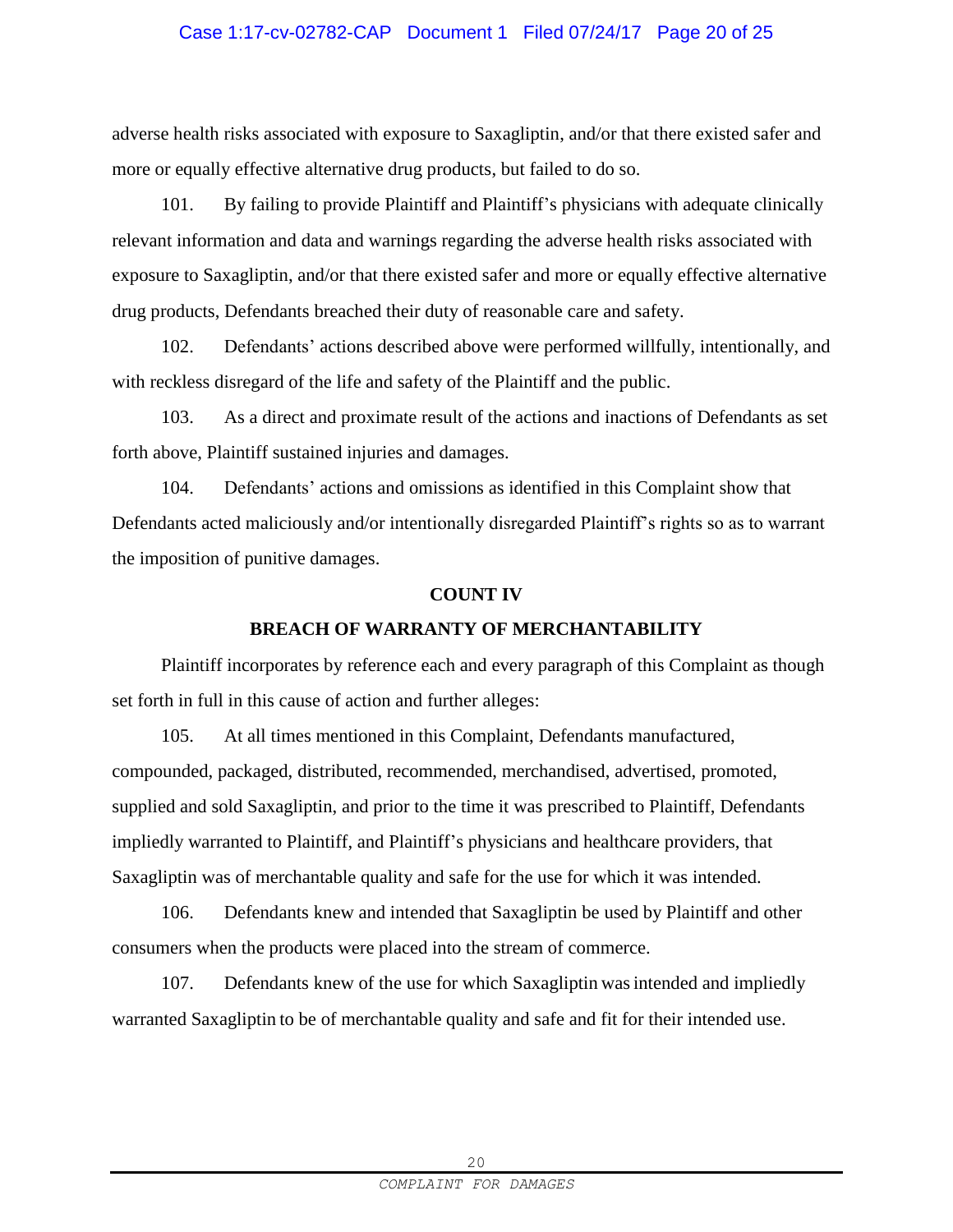## Case 1:17-cv-02782-CAP Document 1 Filed 07/24/17 Page 21 of 25

108. Plaintiff and their healthcare providers reasonably relied upon the expertise, skill, judgment and knowledge of Defendants, and upon the express and/or implied warranty that Saxagliptin was safe, of merchantable quality, and fit for use by Plaintiff and other consumers.

109. The Saxagliptin used by Plaintiff was not safe, of merchantable quality, or fit for its intended use.

110. The product was unsafe for its intended use and was not of merchantable quality, as warranted by Defendants, in that Saxagliptin had very dangerous propensities when put to its intended use and would cause severe injury (or death) to the user. Saxagliptin was unaccompanied by adequate warnings of their dangerous propensities that were either known or reasonably scientifically knowable at the time of distribution.

111. The Saxagliptin used by Plaintiff was neither safe nor fit for use because Saxagliptin products were and are unreasonably dangerous and unfit for the ordinary purposes for which they are used.

112. As a direct and proximate result of the breach of warranty of merchantability by Defendants, Plaintiff sustained injuries and damages.

113. Defendants' actions and omissions as identified in this Complaint show that Defendants acted maliciously and/or intentionally disregarded Plaintiff's rights so as to warrant the imposition of punitive damages.

#### **COUNT V**

## **BREACH OF EXPRESS WARRANTY**

Plaintiff incorporates by reference each and every paragraph of this Complaint as though set forth in full in this cause of action and further alleges:

114. The aforementioned manufacturing, compounding, packaging, designing, distributing, testing, constructing, fabricating, analyzing, recommending, merchandizing, advertising, promoting, supplying and selling of Saxagliptin was expressly warranted to be safe for use by Plaintiff and other members of the general public.

115. Defendants expressly represented to Plaintiff, consumers and the medical community that Saxagliptin was: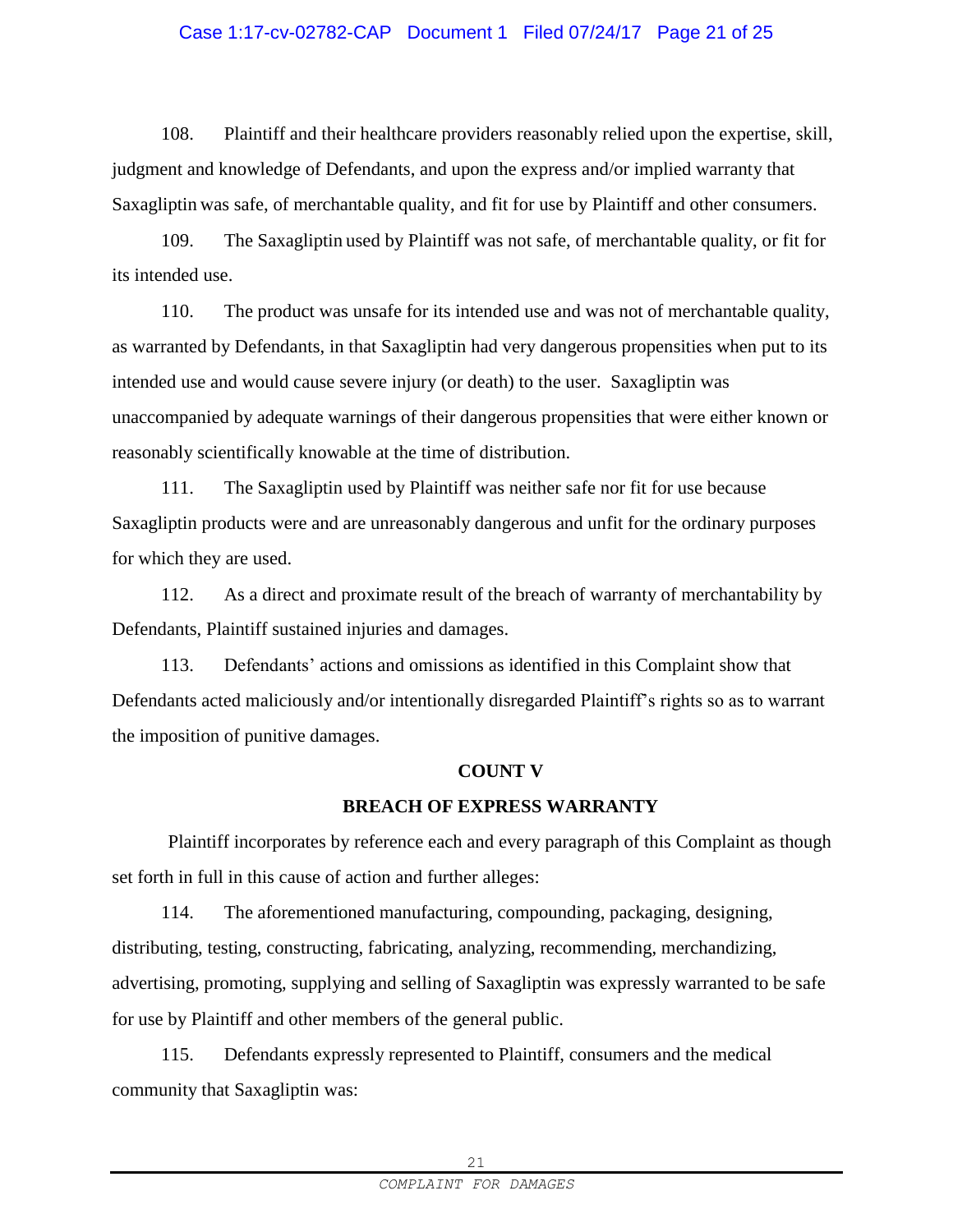- a. safe;
- b. efficacious;
- c. fit for use in persons with Type 2 diabetes mellitus;
- d. of merchantable quality;
- e. adequately tested;
- f. well tolerated in adequate and well-controlled clinical studies; and
- g. did not increase the risk of experiencing serious, life threatening side effects.
- 116. Defendants breached those express warranties as follows:
	- a. Defendants misrepresented the safety of Saxagliptin in its labeling, advertising, marketing materials, seminar presentations, publications, notice letters, and regulatory submissions;
	- b. Defendants misrepresented the risks associated with using Saxagliptin;
	- c. Defendants withheld and/or concealed and/or downplayed the information and/or evidence that the products were associated with an increased risk of serious injury;
	- d. Defendants misrepresented that Saxagliptin was as safe or safer than other available forms of treatment for Plaintiff's conditions; and
	- e. Saxagliptin was unaccompanied by adequate warnings of its dangerous propensities that were either known or knowable at the time of distribution.

117. Saxagliptin did not conform to Defendants' express representations and warranties.

118. At all relevant times, Saxagliptin did not perform as safely as an ordinary consumer would expect when used as intended or in a reasonably foreseeable manner.

119. At all relevant times, Saxagliptin did not perform in accordance with the Defendants' representations because Saxagliptin is not safe and causes high levels of serious side effects.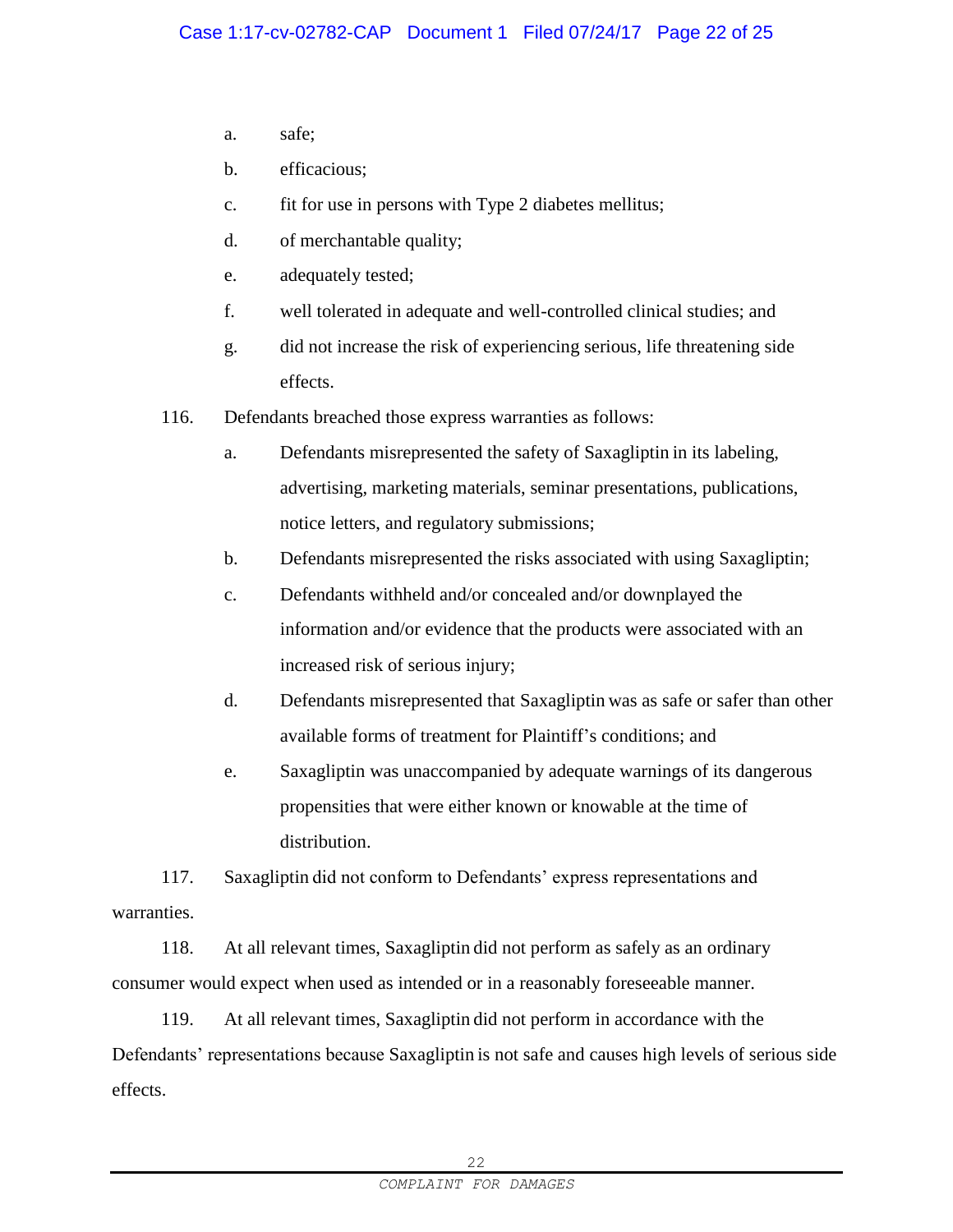## Case 1:17-cv-02782-CAP Document 1 Filed 07/24/17 Page 23 of 25

120. In deciding to purchase and use Saxagliptin, Plaintiff, other consumers, and the medical community relied upon Defendants' express warranties.

121. As a direct and proximate consequence of Defendants' negligence, willful, wanton, and intentional acts, omissions, misrepresentations and otherwise culpable acts, Plaintiff sustained injuries and damages.

122. Defendants' actions and omissions as identified in this Complaint show that Defendants acted maliciously and/or intentionally disregarded Plaintiff's rights so as to warrant the imposition of punitive damages.

#### **COUNT VI**

#### **BREACH OF IMPLIED WARRANTY**

Plaintiff incorporates by reference each and every paragraph of this Complaint as though set forth in full in this cause of action and further alleges:

123. At all relevant and material times, Defendants manufactured, distributed, advertised, and sold Saxagliptin.

124. Defendants impliedly warranted to Plaintiff that Saxagliptin was safe for use by Plaintiff's and the consuming population.

125. Defendants knew and intended that Saxagliptin be used in treatment for persons with Type 2 diabetes mellitus when the products were placed into the stream of commerce.

126. Plaintiff and Plaintiff's healthcare providers used Saxagliptin as intended and directed by the Defendants, and in a foreseeable manner as intended, recommended, promoted, and marketed by Defendants.

127. Plaintiff was a foreseeable user of Defendants' product, Saxagliptin. Saxagliptin was expected to reach, and did in fact reach, Plaintiff without substantial change in the condition in which the products were manufactured and sold by Defendants.

128. Plaintiff and Plaintiff's healthcare providers reasonably relied upon the expertise, skill, judgment and knowledge of Defendants, and upon the Defendants' implied warranty that Saxagliptin was safe, of merchantable quality, and fit for use.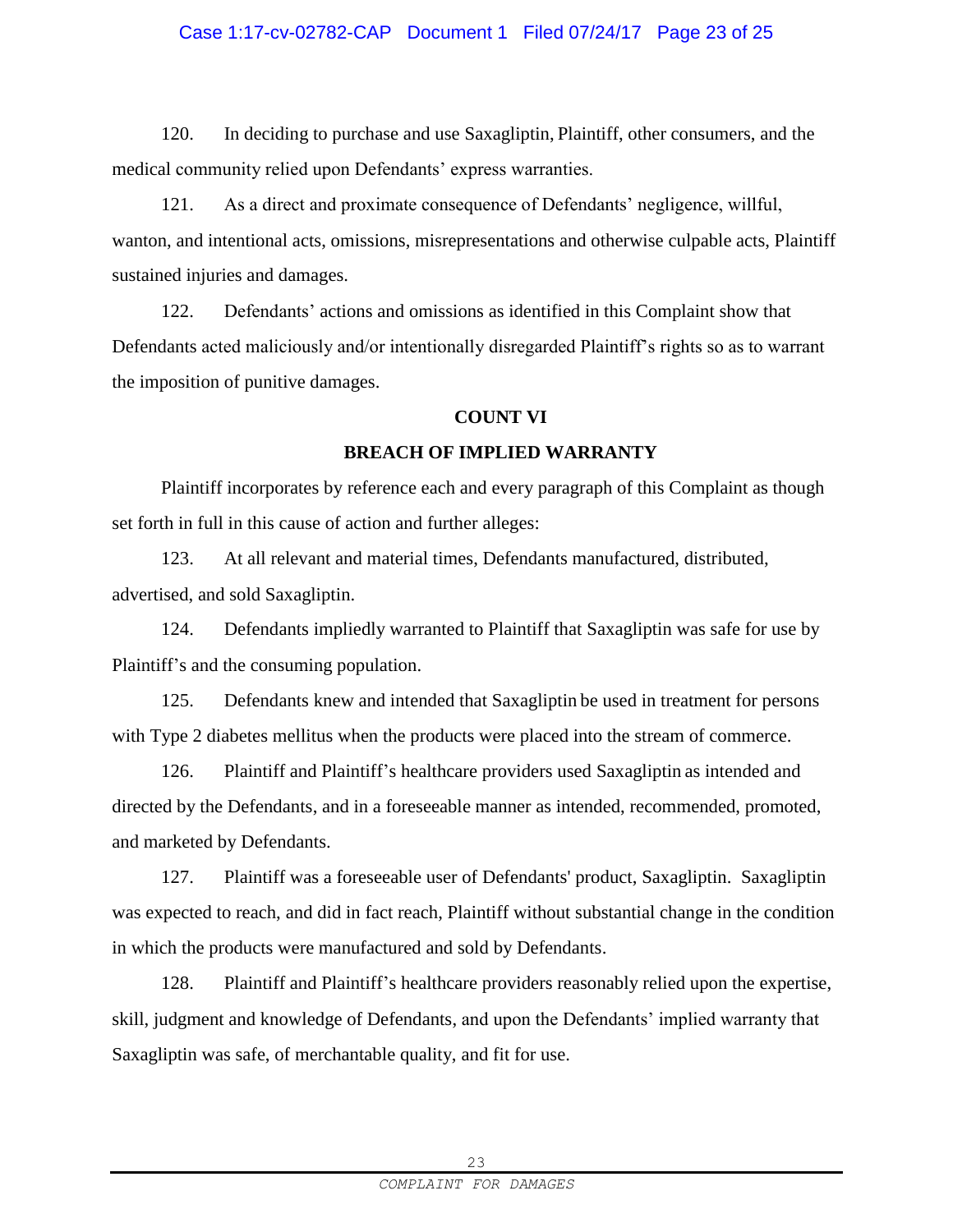#### Case 1:17-cv-02782-CAP Document 1 Filed 07/24/17 Page 24 of 25

129. The Saxagliptin used by Plaintiff was not safe, of merchantable quality, nor fit for use.

130. The Saxagliptin used by Plaintiff did not perform in accordance with Defendants' representations because Saxagliptin is not safe and causes high levels of serious, life-threatening side effects.

131. Defendants breached the implied warranty in that Saxagliptin did not conform to Defendants' representations.

132. As a direct and proximate consequence of Defendants' negligence, willful, wanton, and intentional acts, omissions, misrepresentations and otherwise culpable acts described herein, Plaintiff sustained injuries and damages.

133. Defendants' actions and omissions as identified in this Complaint show that Defendants acted maliciously and/or intentionally disregarded Plaintiff's rights so as to warrant the imposition of punitive damages.

#### **PRAYER FOR RELIEF**

Plaintiff incorporates by reference each and every paragraph of this Complaint as though set forth here in full and further prays:

134. So far as the law and this Court allows, Plaintiff demands judgment against each Defendant on each count as follows:

- a. All available compensatory damages for the described losses with respect to each cause of action;
- b. Past and future medical expenses, as well as the cost associated with past and future life care;
- c. Past and future lost wages and loss of earning capacity;
- d. Past and future emotional distress;
- e. Consequential damages;
- f. All available noneconomic damages, including without limitation pain, suffering, and loss of enjoyment of life;
- g. All wrongful death damages permitted by law, where applicable;